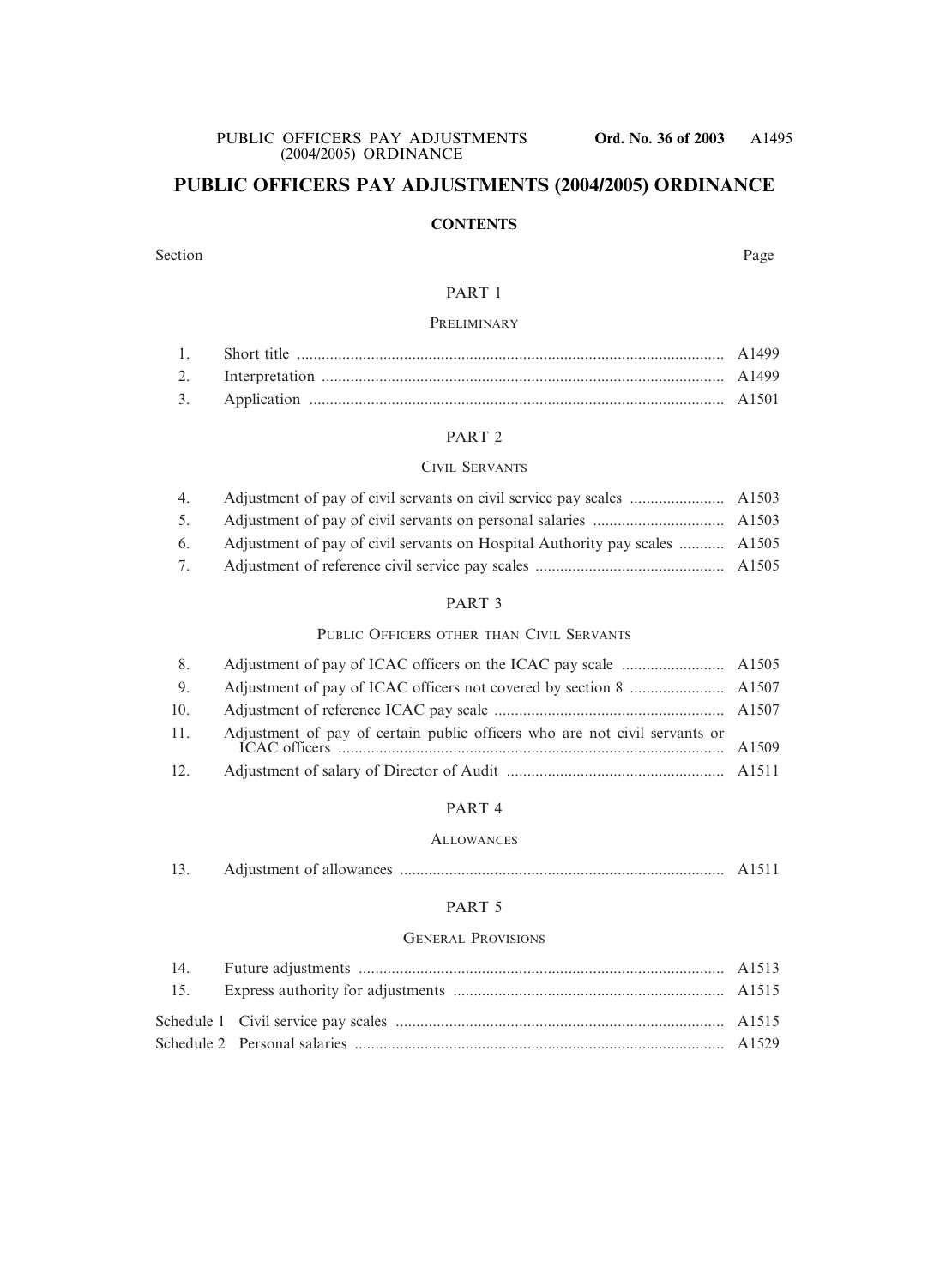### Section Page

| Schedule 3 Hospital Authority pay scales (applicable to civil servants serving in the |  |
|---------------------------------------------------------------------------------------|--|
|                                                                                       |  |
|                                                                                       |  |
|                                                                                       |  |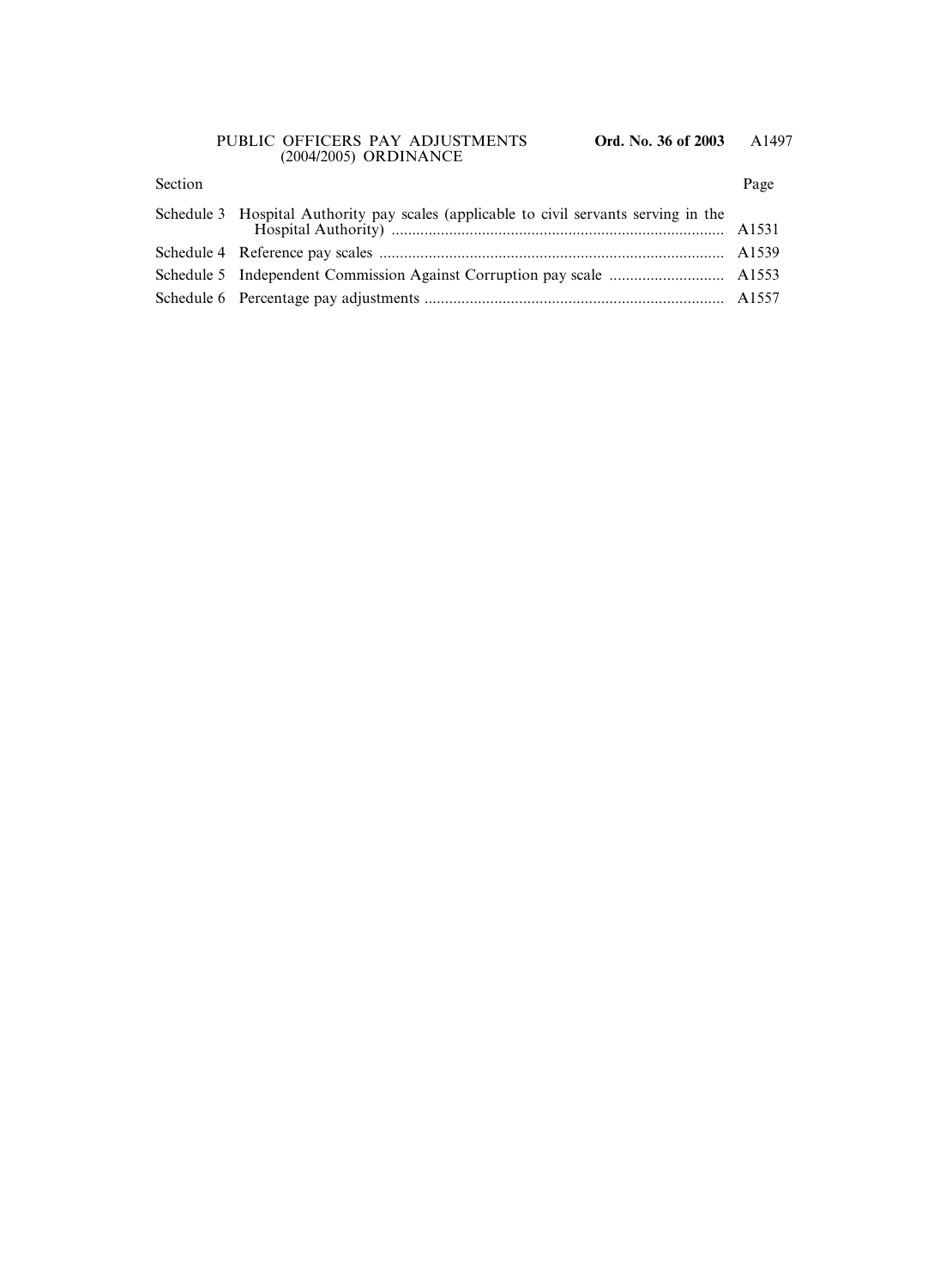# **HONG KONG SPECIAL ADMINISTRATIVE REGION**

ORDINANCE NO. 36 OF 2003



TUNG Chee-hwa Chief Executive 18 December 2003

An Ordinance to adjust the pay pertaining to each pay point on the civil service pay scales, the Hospital Authority pay scales applicable to civil servants and the ICAC pay scale by reducing it to the level it was at, in dollar terms, on 30 June 1997; to make corresponding adjustments in relation to pay points created since 1 July 1997; to adjust the pay and the amounts of the allowances payable to civil servants and specified public officers in accordance with or by reference to those adjustments; and for connected purposes.

[19 December 2003]

Enacted by the Legislative Council.

# PART 1

## **PRELIMINARY**

### **1. Short title**

This Ordinance may be cited as the Public Officers Pay Adjustments (2004/2005) Ordinance.

### **2. Interpretation**

In this Ordinance, unless the context otherwise requires—

"allowance" (津貼) means any remuneration, other than pay, payable to a public officer;

"civil servant" (公務員) means a public officer employed by the Government on civil service terms of appointment at a civil service rank;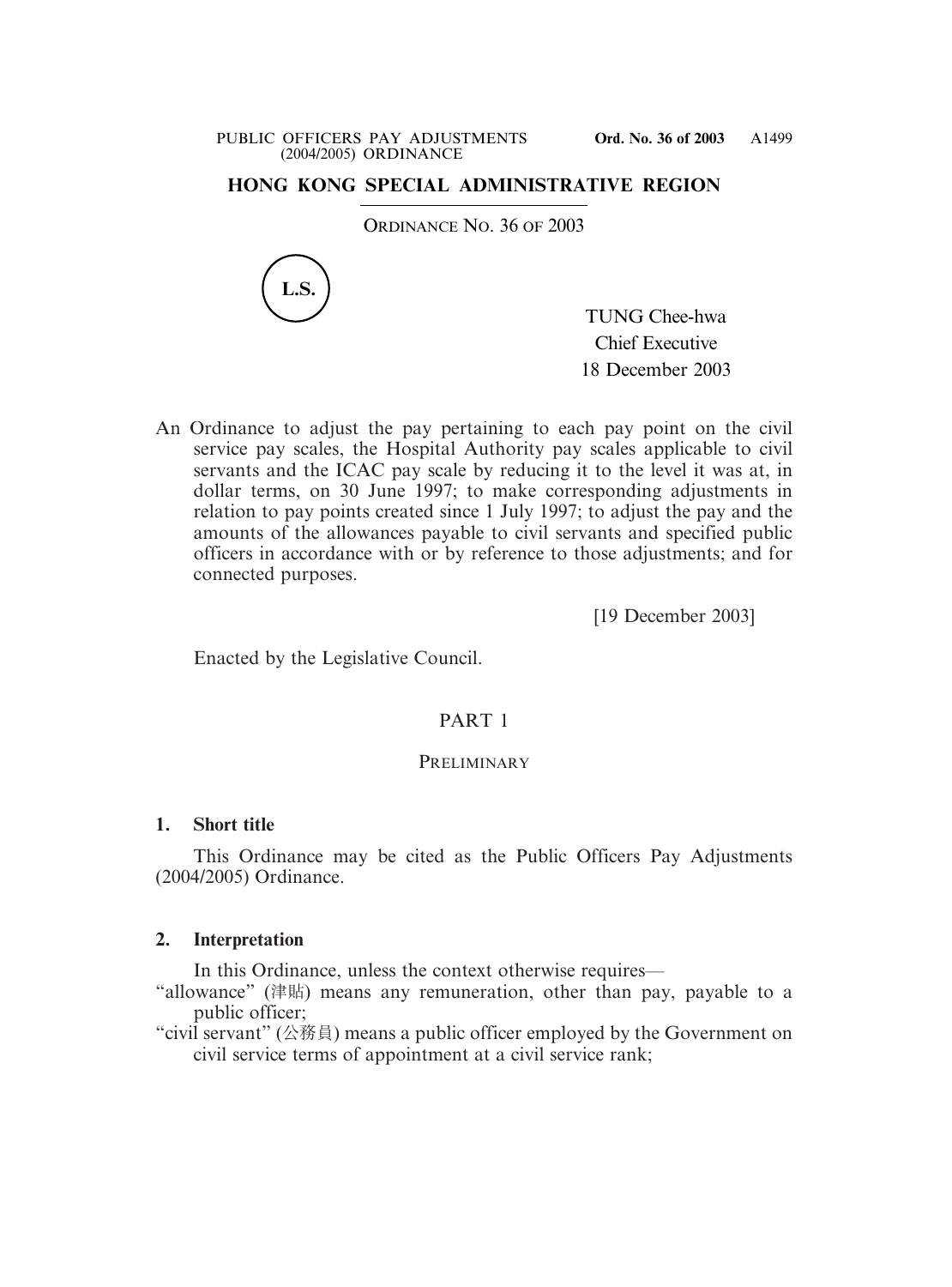"civil service pay scales" (公務員薪級表) means any pay scale set out in Schedule 1;

"delinked starting salary" (脫漖入職薪金) means the salary, the amount of which is determinable by reference to a reference pay scale in effect at the time of the appointment or promotion, payable to an employee on appointment to or promotion within the civil service or the Independent Commission Against Corruption at or to a basic rank, being a salary not adjusted in accordance with or by reference to the pay adjustments made in 2001 and 2002 to the civil service pay scales or the ICAC pay scale;

- "Hospital Authority pay scales" (醫院管理局薪級表) means any pay scale set out in Schedule 3;
- "ICAC officer" (廉署人員) means a public officer who is an officer within the meaning of section 2 of the Independent Commission Against Corruption Ordinance (Cap. 204);
- "ICAC pay scale" (廉署人員薪級表) means the pay scale set out in Schedule 5;
- "pay" (薪酬) means remuneration payable to a public officer as salary, wages, a consultancy fee, a training allowance or an honorarium;
- "personal salary" (個人薪金) means the salary payable to a civil servant serving in the rank of Amah II, Carpark Attendant II, Estate Assistant or Explosives Depot Attendant, which is not payable in accordance with or by reference to a point on the civil service pay scales or the reference pay scales but is adjustable in accordance with adjustments made to the civil service pay scales;

"reference pay scales" (參照薪級表) means any pay scale set out in Schedule 4.

# **3. Application**

- (1) This Ordinance does not apply to—
	- (*a*) the pay of a public officer who is remunerated on a delinked starting salary pursuant to the acceptance of an offer of employment made to him before 26 February 2003 or who was promoted before that date to a basic rank on a delinked starting salary, so long as he remains on that salary;
	- (*b*) the pay or allowances of—
		- (i) a judicial officer holding a judicial office—
			- (A) specified in Schedule 1 to the Judicial Officers Recommendation Commission Ordinance (Cap. 92);
			- (B) known as Senior Deputy Registrar, High Court; or
			- (C) known as Registrar, Court of Final Appeal; or
		- (ii) any other judicial officer appointed by the Chief Executive or by the Chief Justice.

(2) Where the pay of a public officer referred to in subsection  $(1)(a)$ becomes payable in accordance with a civil service pay scale or the ICAC pay scale, it is payable in accordance with the relevant scale as adjusted by this Ordinance.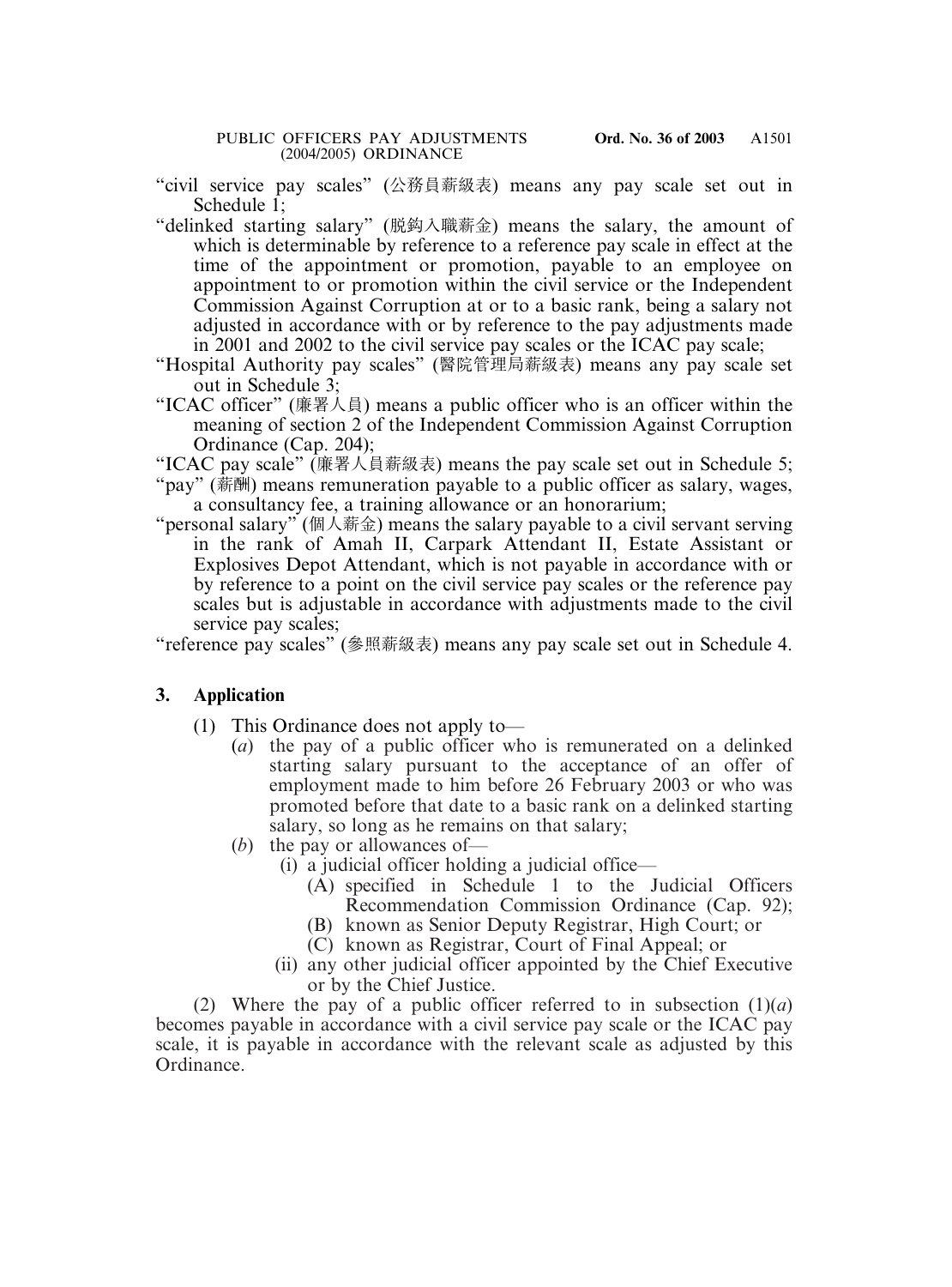# PART 2

# CIVIL SERVANTS

# **4. Adjustment of pay of civil servants on civil service pay scales**

- (1) The civil service pay scales as set out in Schedule 1 are adjusted—
	- (*a*) on 1 January 2004, by replacing the monthly rates of pay pertaining to each point on those scales as set out in column 2 of the scales with the rates of pay pertaining to those points as set out in column 3 of those scales; and
	- (*b*) on 1 January 2005, by replacing the monthly rates of pay pertaining to each point on those scales as set out in column 2 of the scales (as adjusted by paragraph  $(a)$ ) with the rates of pay pertaining to those points as set out in column 4 of those scales.

(2) The pay payable to a civil servant in accordance with a civil service pay scale is payable—

- (*a*) in accordance with that scale as adjusted by subsection  $(1)(a)$ , with effect on and from 1 January 2004;
- (*b*) in accordance with that scale as adjusted by subsection  $(1)(b)$ , with effect on and from 1 January 2005.

# **5. Adjustment of pay of civil servants on personal salaries**

(1) The rates of pay payable to civil servants as personal salaries as set out in Schedule 2 are adjusted—

- (*a*) on 1 January 2004, by replacing the monthly rates of pay payable to those civil servants as set out in column 2 of that Schedule with the rates of pay set out opposite them in column 3 of that Schedule; and
- (*b*) on 1 January 2005, by replacing the monthly rates of pay payable to those civil servants as set out in column 2 of that Schedule (as adjusted by paragraph (*a*)) with the rates of pay set out opposite them in column 4 of that Schedule.
- (2) The pay payable to a civil servant as a personal salary is payable—
	- (*a*) in accordance with the rate as adjusted by subsection  $(1)(a)$ , with effect on and from 1 January 2004;
	- (*b*) in accordance with the rate as adjusted by subsection (1)(*b*), with effect on and from 1 January 2005.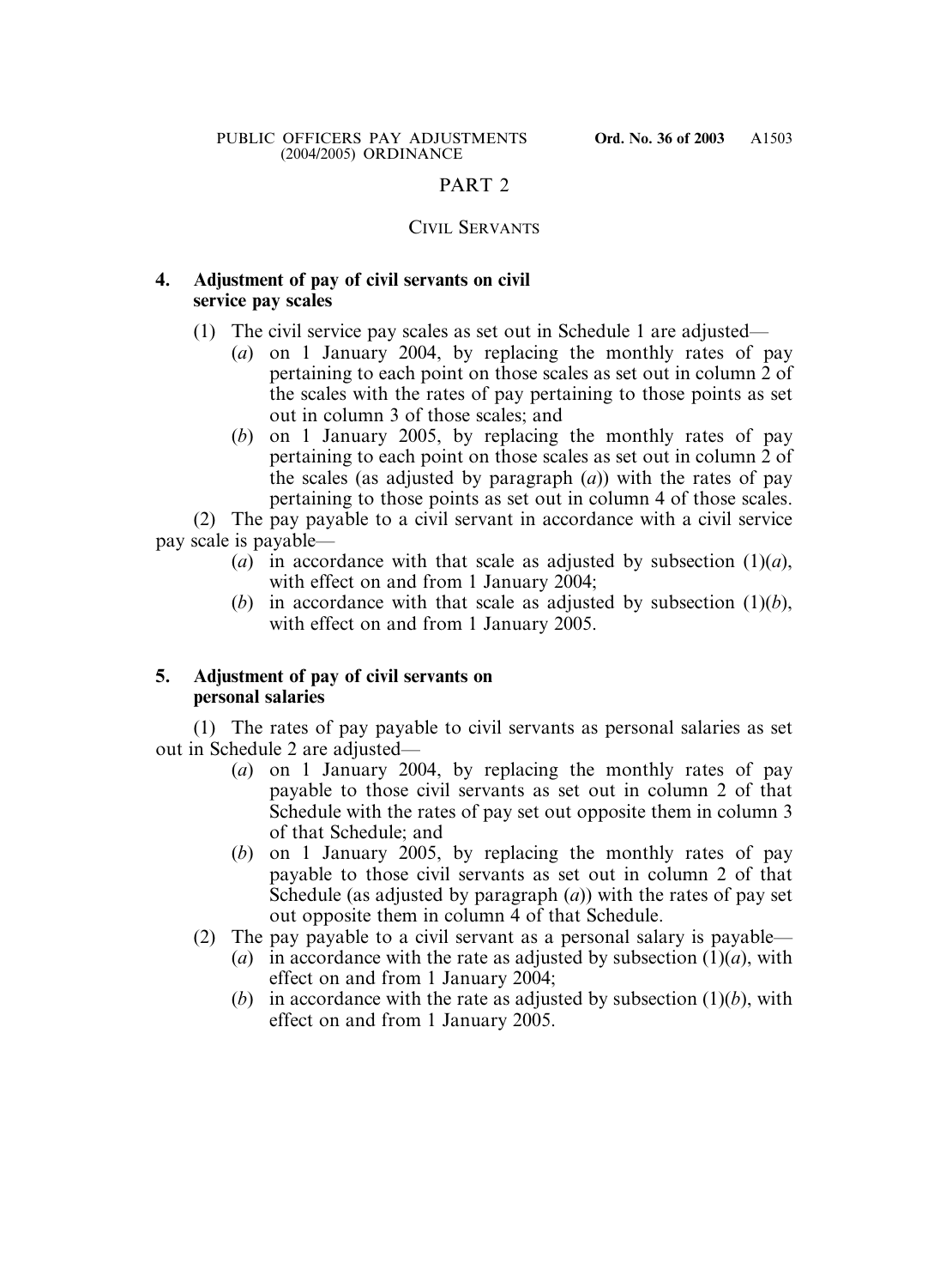# **6. Adjustment of pay of civil servants on Hospital Authority pay scales**

(1) The Hospital Authority pay scales applicable to civil servants serving in the Hospital Authority as set out in Schedule 3 are adjusted—

- (*a*) on 1 January 2004, by replacing the monthly rates of pay pertaining to each point on those scales as set out in column 2 of the scales with the rates of pay pertaining to those points as set out in column 3 of those scales; and
- (*b*) on 1 January 2005, by replacing the monthly rates of pay pertaining to each point on those scales as set out in column 2 of the scales (as adjusted by paragraph (*a*)) with the rates of pay pertaining to those points as set out in column 4 of those scales.

(2) The pay payable to a civil servant in accordance with a Hospital Authority pay scale is payable—

- (*a*) in accordance with that scale as adjusted by subsection  $(1)(a)$ , with effect on and from 1 January 2004;
- (*b*) in accordance with that scale as adjusted by subsection (1)(*b*), with effect on and from 1 January 2005.

# **7. Adjustment of reference civil service pay scales**

The reference civil service pay scales as set out in Part 1 of Schedule 4 are adjusted—

- (*a*) on 1 January 2004, by replacing the monthly rates of pay pertaining to each point on those scales as set out in column 2 of the scales with the rates of pay pertaining to those points as set out in column 3 of those scales; and
- (*b*) on 1 January 2005, by replacing the monthly rates of pay pertaining to each point on those scales as set out in column 2 of the scales (as adjusted by paragraph  $(a)$ ) with the rates of pay pertaining to those points as set out in column 4 of those scales.

# PART 3

# PUBLIC OFFICERS OTHER THAN CIVIL SERVANTS

# **8. Adjustment of pay of ICAC officers on the ICAC pay scale**

(1) The ICAC pay scale as set out in Schedule 5 is adjusted—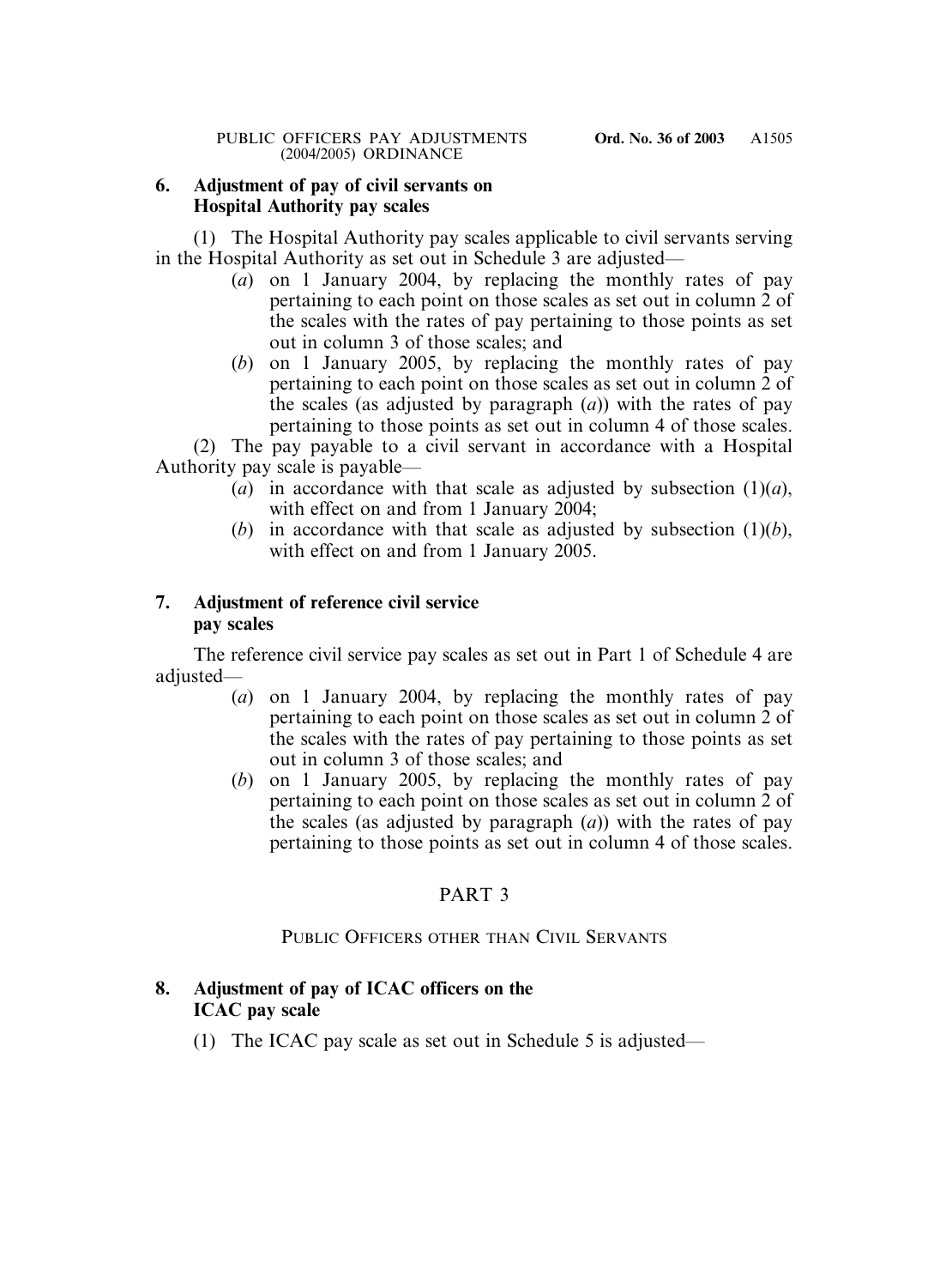- (*a*) on 1 January 2004, by replacing the monthly rates of pay pertaining to each point on that scale as set out in column 2 of the scale with the rates of pay pertaining to those points as set out in column 3 of the scale; and
- (*b*) on 1 January 2005, by replacing the monthly rates of pay pertaining to each point on that scale as set out in column 2 of the scale (as adjusted by paragraph (*a*)) with the rates of pay pertaining to those points as set out in column 4 of the scale.

(2) The pay payable to an ICAC officer in accordance with the ICAC pay scale is payable—

- (*a*) in accordance with that scale as adjusted by subsection (1)(*a*), with effect on and from 1 January 2004;
- (*b*) in accordance with that scale as adjusted by subsection (1)(*b*), with effect on and from 1 January 2005.

# **9. Adjustment of pay of ICAC officers not covered by section 8**

Where the pay of an ICAC officer (not being an ICAC officer covered by section 8) is determinable and adjustable in accordance with or by reference to, directly or indirectly, a point on the civil service pay scales or the ICAC pay scale, the pay payable to that officer is to be determined and adjusted—

- (*a*) with effect on and from 1 January 2004, in accordance with or by reference to the rate of pay pertaining to that point as adjusted by section  $4(1)(a)$  or  $8(1)(a)$ , as the case may be; and
- (*b*) with effect on and from 1 January 2005, in accordance with or by reference to the rate of pay pertaining to that point as adjusted by section  $4(1)(b)$  or  $8(1)(b)$ , as the case may be.

# **10. Adjustment of reference ICAC pay scale**

The reference ICAC pay scale as set out in Part 2 of Schedule 4 is adjusted—

- (*a*) on 1 January 2004, by replacing the monthly rates of pay pertaining to each point on that scale as set out in column 2 of the scale with the rates of pay pertaining to those points as set out in column 3 of the scale; and
- (*b*) on 1 January 2005, by replacing the monthly rates of pay pertaining to each point on that scale as set out in column 2 of the scale (as adjusted by paragraph (*a*)) with the rates of pay pertaining to those points as set out in column 4 of the scale.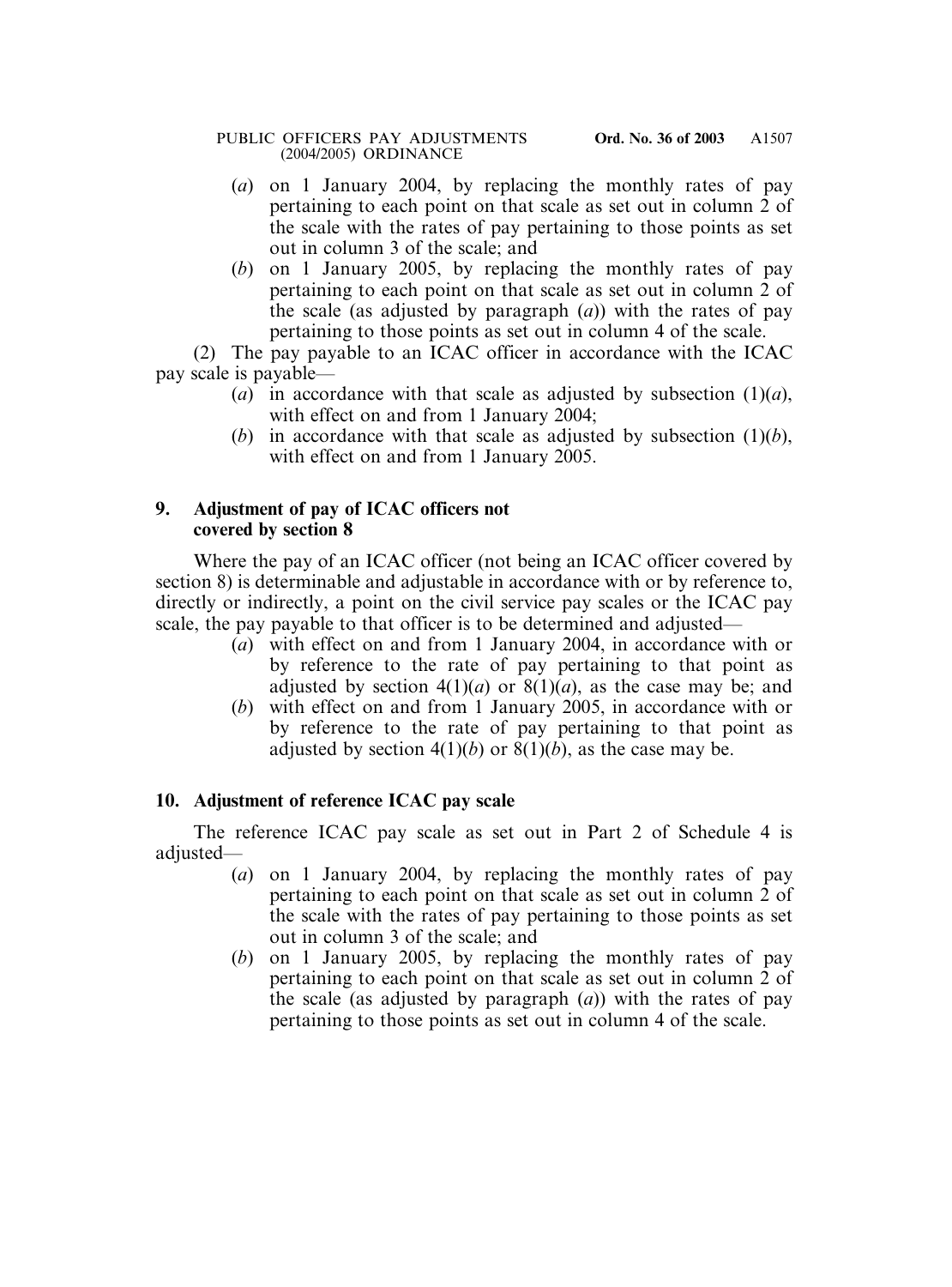# **11. Adjustment of pay of certain public officers who are not civil servants or ICAC officers**

(1) Subject to section 12, where the pay of a public officer (not being a civil servant or ICAC officer) is determinable in accordance with or by reference to, directly or indirectly, a point on the civil service pay scales or the ICAC pay scale, the pay payable to that officer is to be determined—

- (*a*) with effect on and from 1 January 2004, in accordance with or by reference to the rate of pay pertaining to that point as adjusted by section  $4(1)(a)$  or  $8(1)(a)$ , as the case may be; and
- (*b*) with effect on and from 1 January 2005, in accordance with or by reference to the rate of pay pertaining to that point as adjusted by section  $4(1)(b)$  or  $8(1)(b)$ , as the case may be.

(2) Subject to subsection (3), where the pay of a public officer (not being a civil servant or ICAC officer) is adjustable in accordance with or by reference to, directly or indirectly, adjustments to the civil service pay scales or the ICAC pay scale, the pay payable to that officer is—

- (*a*) with effect on and from 1 January 2004, to be adjusted in accordance with or by reference to the percentage pay adjustment as set out in column 2 of Part 1 or 2 of Schedule 6, as the case may be, opposite the relevant salary band appropriate to that officer, with the result rounded up to the nearest dollar; and
- (*b*) with effect on and from 1 January 2005, to be further adjusted (or, in the case of a public officer appointed after 1 January 2004, adjusted) in accordance with or by reference to the percentage pay adjustment as set out in column 3 of Part 1 or 2 of Schedule 6, as the case may be, opposite the relevant salary band appropriate to that officer, with the result rounded up to the nearest dollar.

(3) Where the pay of a public officer (not being a civil servant or ICAC officer) is adjustable on a biennial basis in accordance with or by reference to, directly or indirectly, adjustments to the civil service pay scales, any adjustment to the pay payable to that officer that is—

(*a*) to be made after 1 January 2004, is to be made in accordance with or by reference to the percentage pay adjustment as set out in column 2 of Part 1 of Schedule 6, opposite the relevant salary band appropriate to that officer, with the result rounded up to the nearest dollar; and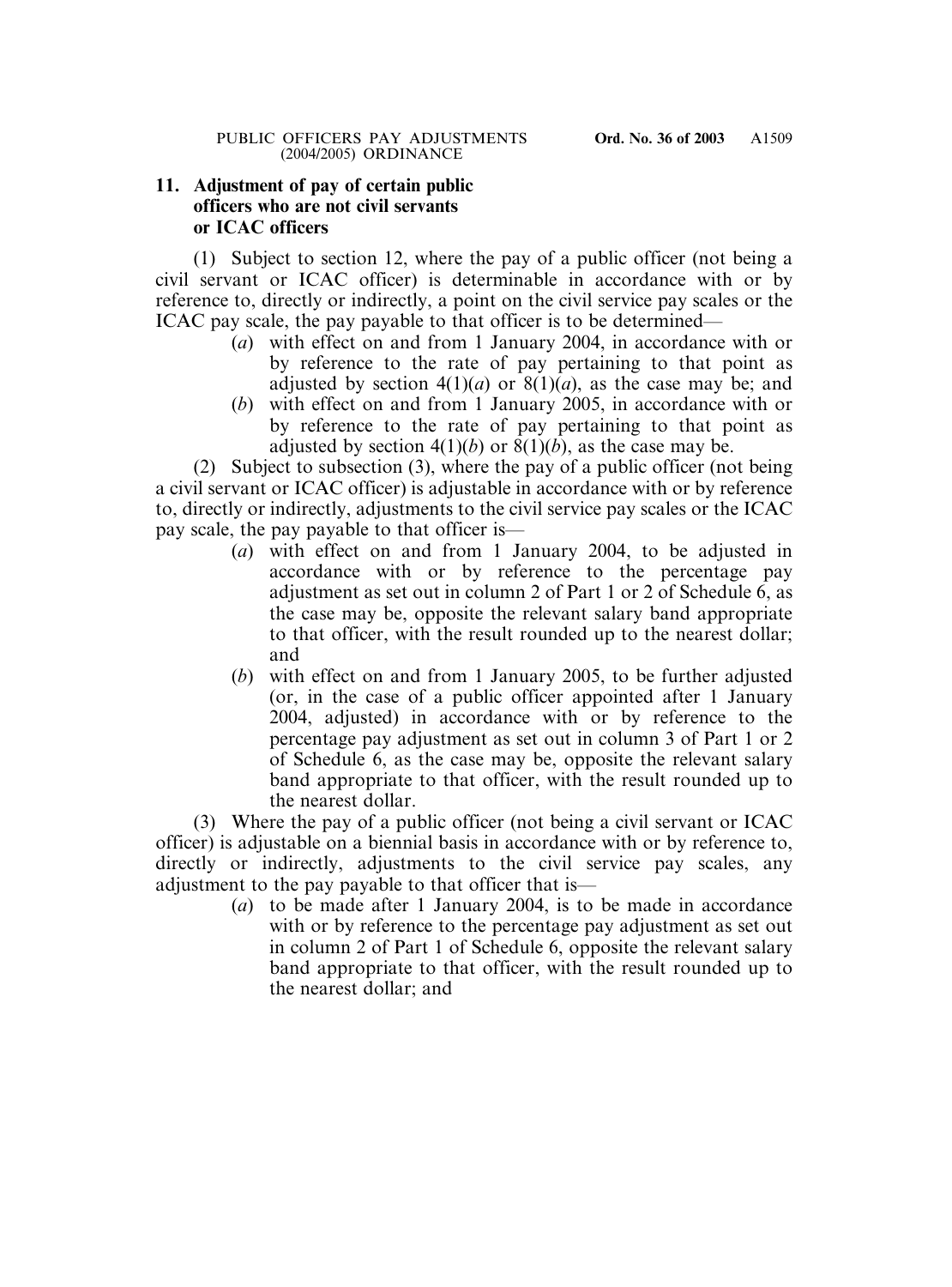(*b*) to be made after 1 January 2005, is to be made in accordance with or by reference to the percentage pay adjustment as set out in column 3 of Part 1 of Schedule 6, opposite the relevant salary band appropriate to that officer, with the result rounded up to the nearest dollar.

(4) Where the pay of a public officer (not being a civil servant or ICAC officer) is determinable and adjustable in accordance with or by reference to, directly or indirectly, a point on the civil service pay scales or the ICAC pay scale, the pay payable to that officer is to be determined and adjusted—

- (*a*) with effect on and from 1 January 2004, in accordance with or by reference to the rate of pay pertaining to that point as adjusted by section  $4(1)(a)$  or  $8(1)(a)$ , as the case may be; and
- (*b*) with effect on and from 1 January 2005, in accordance with or by reference to the rate of pay pertaining to that point as adjusted by section  $4(1)(b)$  or  $8(1)(b)$ , as the case may be.

(5) For the purpose of subsections (2) and (3) the relevant salary band appropriate to a public officer is the salary band specified in column 1 of Part 1 or 2 of Schedule 6 in accordance with adjustments to which or by reference to adjustments to which his pay is adjustable.

# **12. Adjustment of salary of Director of Audit**

(1) Notwithstanding section 4A of the Audit Ordinance (Cap. 122) or any order made under that section, the salary of the Director of Audit is, on 1 January 2004, adjusted to \$165,900 a month.

(2) The salary payable to the Director of Audit in accordance with the salary as adjusted by subsection (1) is payable with effect on and from 1 January 2004.

(3) This section does not prejudice the operation of any order made under section 4A of the Audit Ordinance (Cap. 122) after 1 January 2005.

# PART 4

### **ALLOWANCES**

# **13. Adjustment of allowances**

(1) Where the amount of an allowance payable to a public officer is determinable in accordance with or by reference to, directly or indirectly, a point on the civil service pay scales or the ICAC pay scale, the amount of the allowance payable to that officer is to be determined—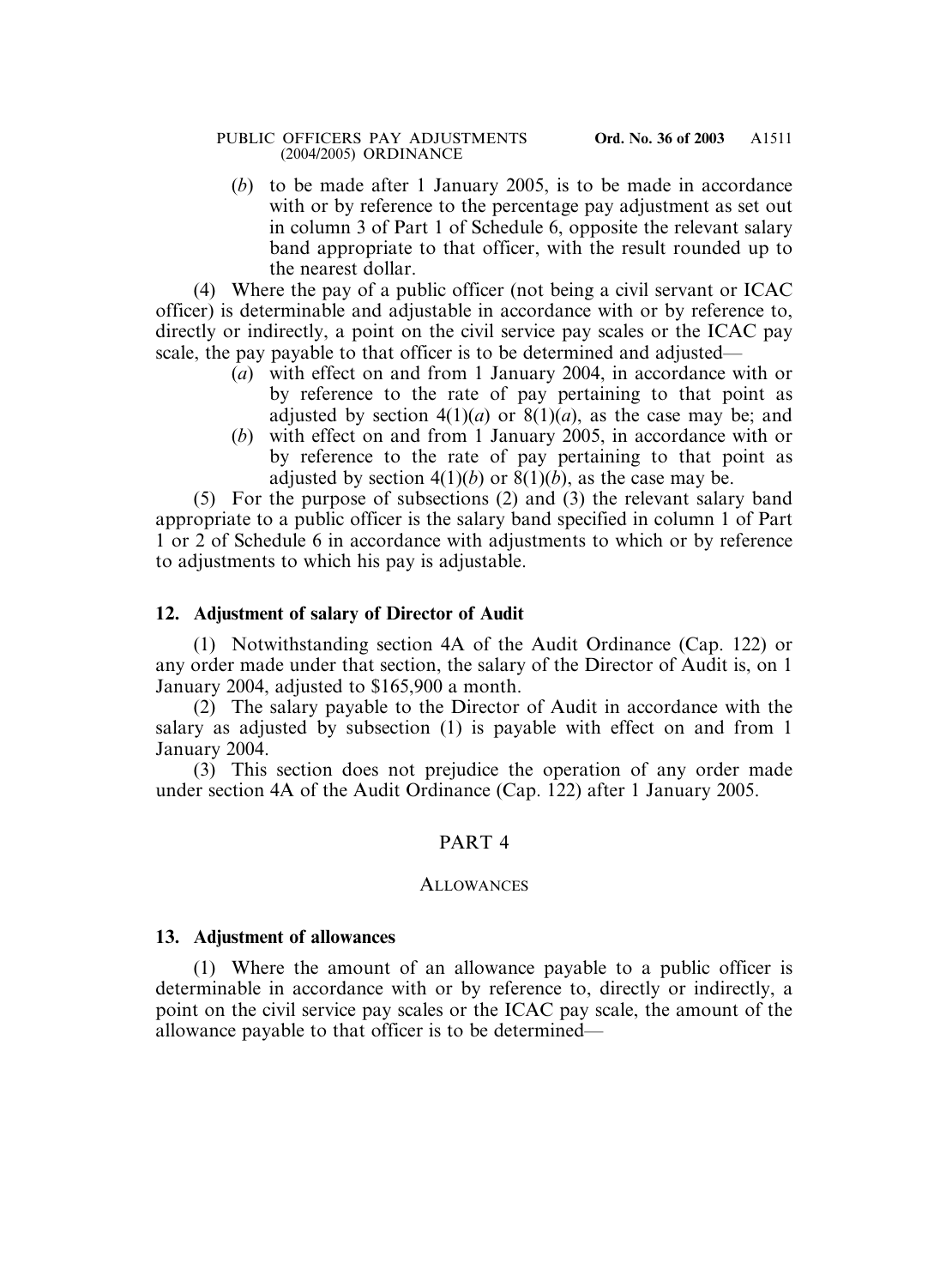- (*a*) in so far as it is payable for or attributable to any period beginning on or after 1 January 2004, in accordance with or by reference to the rate of pay pertaining to that point as adjusted by section  $4(1)(a)$  or  $8(1)(a)$ , as the case may be; and
- (*b*) in so far as it is payable for or attributable to any period beginning on or after 1 January 2005, in accordance with or by reference to the rate of pay pertaining to that point as adjusted by section  $4(1)(b)$  or  $8(1)(b)$ , as the case may be.

(2) Where the amount of an allowance payable to a public officer is adjustable in accordance with or by reference to, directly or indirectly, adjustments to the civil service pay scales or the ICAC pay scale, the amount of the allowance payable to that officer—

- (*a*) in so far as it is payable for or attributable to any period beginning on or after 1 January 2004, is to be adjusted in accordance with or by reference to the percentage pay adjustment as set out in column 2 of Part 1 or 2 of Schedule 6, as the case may be, opposite the relevant salary band appropriate to that officer, with the result rounded up to the nearest dollar; and
- (*b*) in so far as it is payable for or attributable to any period beginning on or after 1 January 2005, is to be further adjusted (or, in the case of a public officer appointed after 1 January 2004, adjusted) in accordance with or by reference to the percentage pay adjustment as set out in column 3 of Part 1 or 2 of Schedule 6, as the case may be, opposite the relevant salary band appropriate to that officer, with the result rounded up to the nearest dollar.

(3) For the purpose of subsection (2) the relevant salary band appropriate to a public officer is the salary band specified in column 1 of Part 1 or 2 of Schedule 6 in accordance with adjustments to which or by reference to adjustments to which the amount of his allowances is adjustable.

# PART 5

### GENERAL PROVISIONS

### **14. Future adjustments**

(1) The adjustments made by this Ordinance to the pay and the amounts of any allowances payable to public officers do not prohibit any adjustment being made to the pay or the amounts of the allowances after 1 January 2005.

(2) For the avoidance of doubt, this Ordinance does not authorize any adjustment to the pay or the amount of an allowance payable to a public officer other than the adjustments made by sections 4 to 13.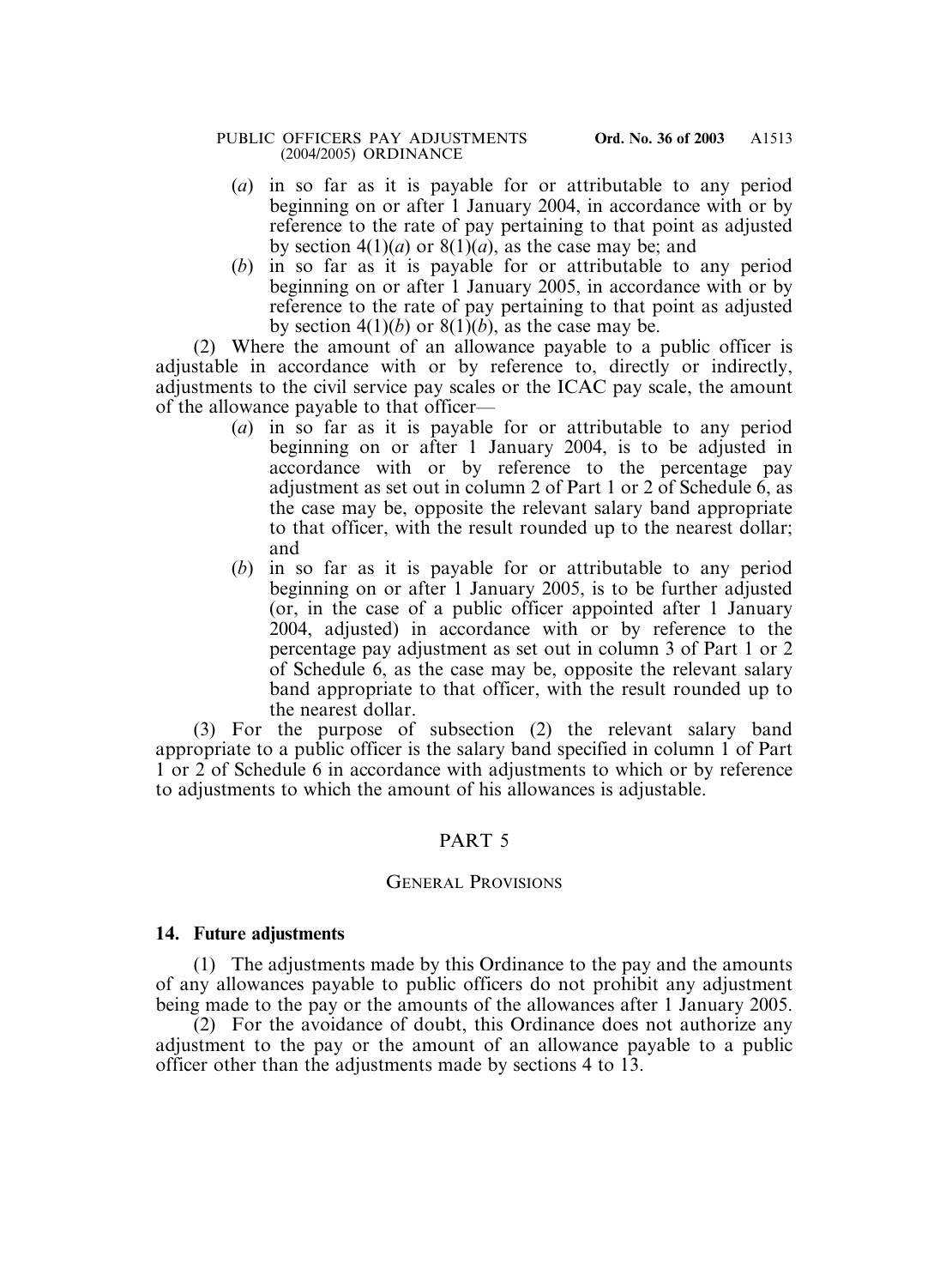## **15. Express authority for adjustments**

The contracts of employment of public officers are varied so as to expressly authorize the adjustments to the pay and the amounts of the allowances made by sections 4 to 13.

### SCHEDULE 1 [ss.  $2 \& 4$ ]

### CIVIL SERVICE PAY SCALES

### **Master Pay Scale**

| Point | Monthly<br>rate of pay<br>S | Rate of pay<br>effective $1.\overline{1}.2004$<br>\$ | Rate of pay<br>effective $1.\overline{1}.2005$<br>\$ |
|-------|-----------------------------|------------------------------------------------------|------------------------------------------------------|
| 49    | 88,425                      | 85,765                                               | 83,105                                               |
| 48    | 85,355                      | 82,788                                               | 80,220                                               |
| 47    | 82,390                      | 79,913                                               | 77,435                                               |
| 46    | 79,510                      | 77,118                                               | 74,725                                               |
| 45    | 76,755                      | 74,445                                               | 72,135                                               |
| 44    | 74,075                      | 71,845                                               | 69,615                                               |
| 43    | 71,490                      | 69,340                                               | 67,190                                               |
| 42    | 68,550                      | 66,488                                               | 64,425                                               |
| 41    | 65,725                      | 63,745                                               | 61,765                                               |
| 40    | 63,005                      | 61,108                                               | 59,210                                               |
| 39    | 60,405                      | 58,585                                               | 56,765                                               |
| 38    | 57,730                      | 55,993                                               | 54,255                                               |
| 37    | 55,195                      | 53,533                                               | 51,870                                               |
| 36    | 52,705                      | 51,120                                               | 49,535                                               |
| 35    | 50,370                      | 48,853                                               | 47,335                                               |
| 34    | 48,140                      | 46,690                                               | 45,240                                               |
| 33    | 46,810                      | 45,375                                               | 43,940                                               |
| 32    | 44,705                      | 43,335                                               | 41,965                                               |
| 31    | 42,705                      | 41,395                                               | 40,085                                               |
| 30    | 40,785                      | 39,535                                               | 38,285                                               |
| 29    | 38,970                      | 37,773                                               | 36,575                                               |
| 28    | 37,200                      | 36,060                                               | 34,920                                               |
| 27    | 35,535                      | 34,445                                               | 33,355                                               |
| 26    | 33,940                      | 32,900                                               | 31,860                                               |
| 25    | 32,415                      | 31,423                                               | 30,430                                               |
| 24    | 31,005                      | 30,053                                               | 29,100                                               |
| 23    | 29,610                      | 28,700                                               | 27,790                                               |
| 22    | 28,275                      | 27,408                                               | 26,540                                               |
| 21    | 26,995                      | 26,168                                               | 25,340                                               |
| 20    | 25,715                      | 24,925                                               | 24,135                                               |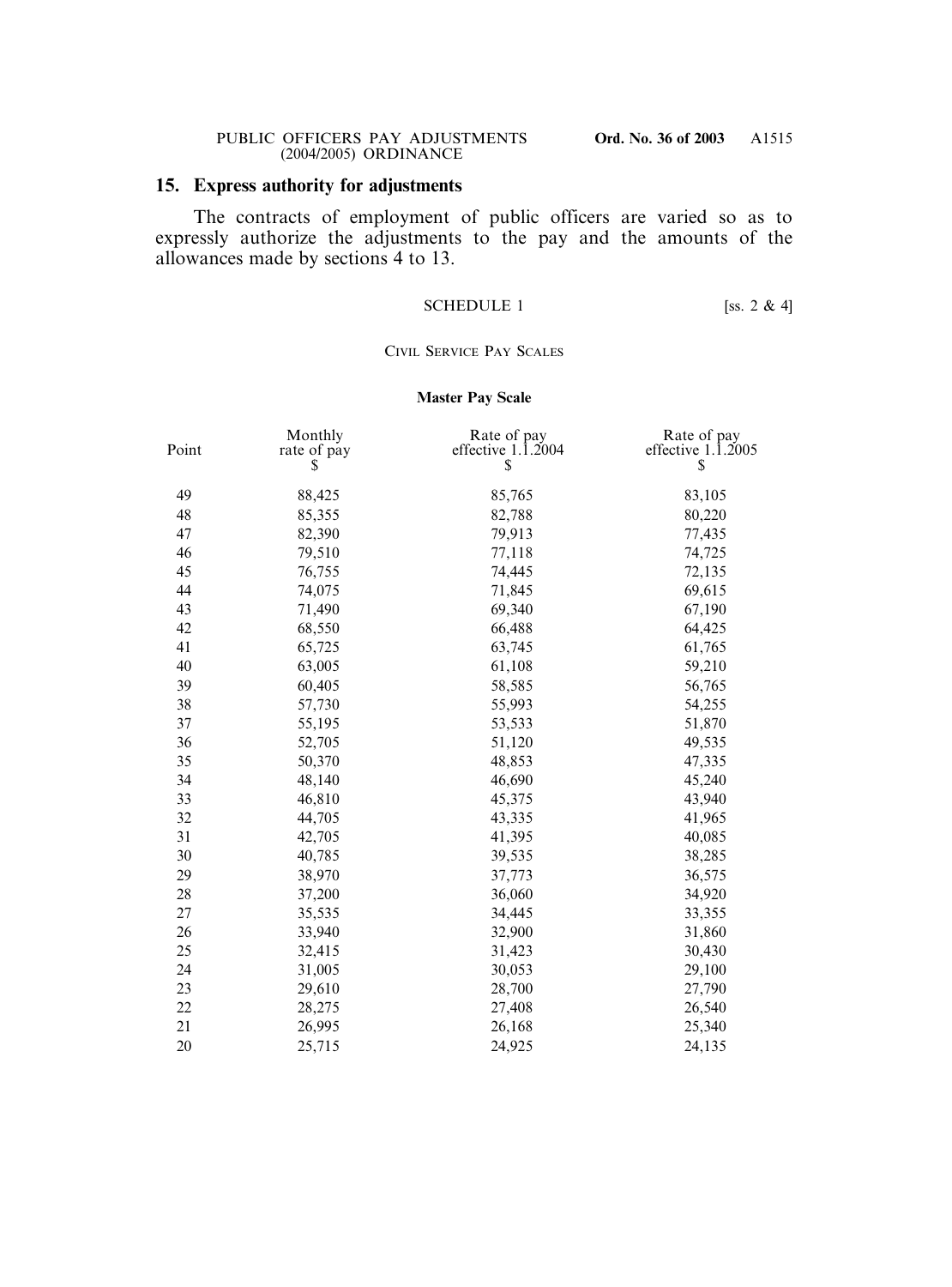| Monthly<br>rate of pay | Rate of pay<br>effective $1.\overline{1}.2004$              | Rate of pay<br>effective $1.\overline{1}.2005$<br>S   |
|------------------------|-------------------------------------------------------------|-------------------------------------------------------|
|                        |                                                             |                                                       |
|                        |                                                             | 22,990                                                |
| 23,335                 | 22,618                                                      | 21,900                                                |
| 22,230                 | 21,548                                                      | 20,865                                                |
| 21,160                 | 20,510                                                      | 19,860                                                |
| 20,150                 | 19,533                                                      | 18,915                                                |
| 19,195                 | 18,603                                                      | 18,010                                                |
| 18,270                 | 17,708                                                      | 17,145                                                |
| 17,220                 | 16,693                                                      | 16,165                                                |
| 16,210                 | 15,713                                                      | 15,215                                                |
| 15,270                 | 14,800                                                      | 14,330                                                |
| 14,415                 | 13,965                                                      | 13,515                                                |
| 13,530                 | 13,110                                                      | 12,690                                                |
| 12,695                 | 12,300                                                      | 11,905                                                |
| 11,915                 | 11,543                                                      | 11,170                                                |
|                        |                                                             | 10,505                                                |
|                        |                                                             | 9,845                                                 |
|                        |                                                             | 9,245                                                 |
|                        |                                                             | 8,675                                                 |
|                        |                                                             | 8,150                                                 |
| 8,190                  | 7,932                                                       | 7,674                                                 |
|                        | \$<br>24,495<br>11,205<br>10,505<br>9,865<br>9,255<br>8,700 | 23,743<br>10,855<br>10,175<br>9,555<br>8,965<br>8,425 |

## **Model Scale 1 Pay Scale**

| Point            | Monthly<br>rate of pay<br>S | Rate of pay<br>effective $1.\overline{1}.\overline{2}004$<br>S | Rate of pay<br>effective $1.\overline{1}.\overline{2}005$<br>S |
|------------------|-----------------------------|----------------------------------------------------------------|----------------------------------------------------------------|
| 13               | 11,320                      | 10,968                                                         | 10,615                                                         |
| 12               | 11,100                      | 10,753                                                         | 10,405                                                         |
| 11               | 10,875                      | 10,533                                                         | 10,190                                                         |
| 10               | 10,660                      | 10,328                                                         | 9,995                                                          |
| 9                | 10,455                      | 10,128                                                         | 9,800                                                          |
| 8                | 10,260                      | 9,938                                                          | 9,615                                                          |
| $\overline{7}$   | 10,060                      | 9,745                                                          | 9,430                                                          |
| 6                | 9,865                       | 9,555                                                          | 9,245                                                          |
| 5                | 9,665                       | 9,362                                                          | 9,059                                                          |
| $\overline{4}$   | 9,470                       | 9,173                                                          | 8,876                                                          |
| 3                | 9,275                       | 8,984                                                          | 8,693                                                          |
| $\overline{2}$   | 9,075                       | 8,790                                                          | 8,505                                                          |
|                  | 8,880                       | 8,601                                                          | 8,322                                                          |
| $\boldsymbol{0}$ | 8,690                       | 8,417                                                          | 8,144                                                          |
|                  |                             |                                                                |                                                                |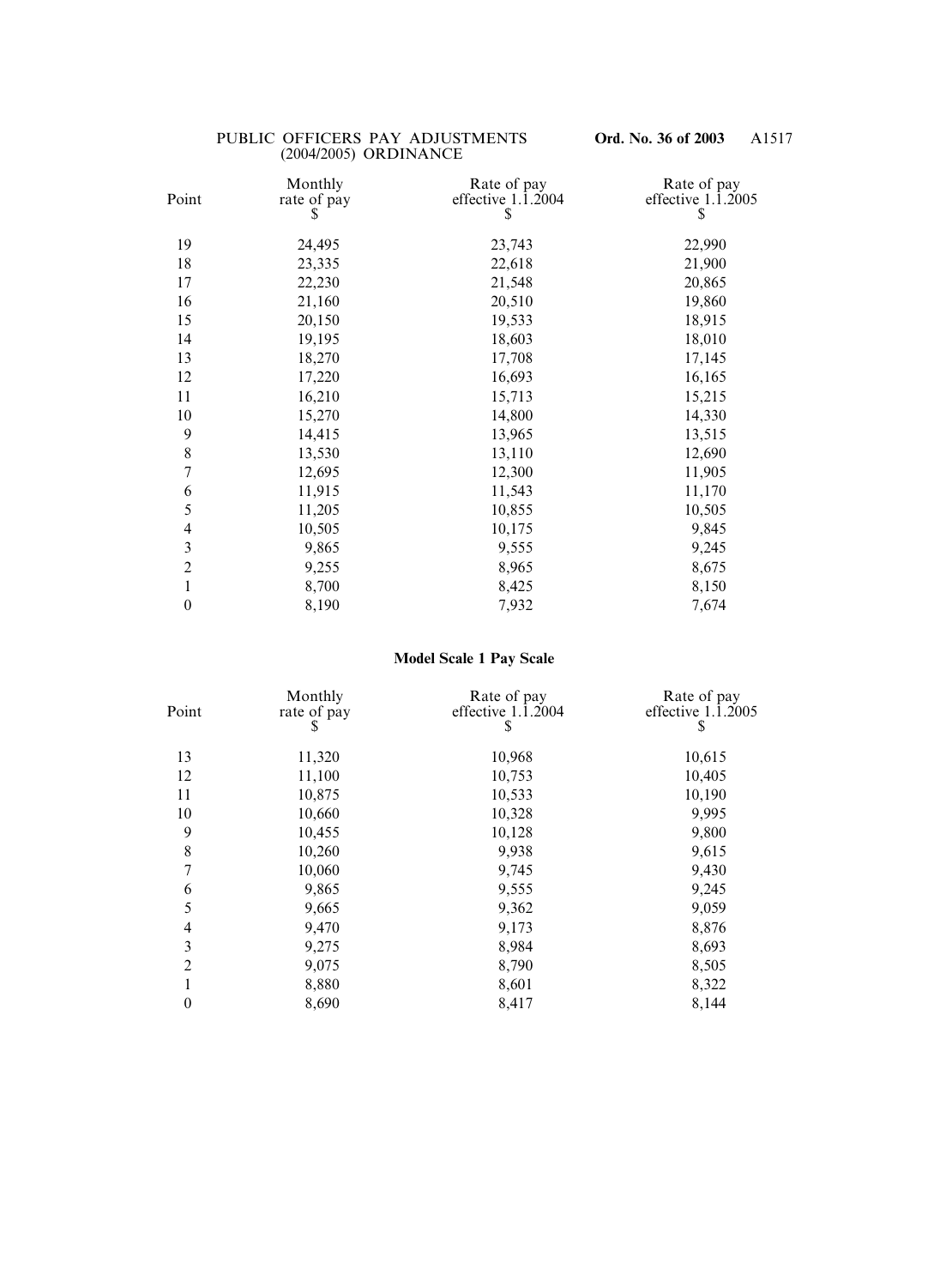## **Police Pay Scale**

| Point | Monthly<br>rate of pay | Rate of pay<br>effective $1.\overline{1}.\overline{2}004$<br>\$ | Rate of pay<br>effective $1.\overline{1}.\overline{2}005$<br>\$ |
|-------|------------------------|-----------------------------------------------------------------|-----------------------------------------------------------------|
| 59    | 181,700                | 181,050                                                         | 181,050                                                         |
| 58(2) | 154,700                | 154,150                                                         | 154,150                                                         |
| 58(1) | 150,110                | 149,600                                                         | 149,600                                                         |
| 57(3) | 136,015                | 135,550                                                         | 135,550                                                         |
| 57(2) | 132,140                | 131,700                                                         | 131,700                                                         |
| 57(1) | 128,365                | 127,900                                                         | 127,900                                                         |
| 56(3) | 124,305                | 120,553                                                         | 116,800                                                         |
| 56(2) | 120,670                | 117,035                                                         | 113,400                                                         |
| 56(1) | 117,040                | 113,520                                                         | 110,000                                                         |
| 55(3) | 107,865                | 104,633                                                         | 101,400                                                         |
| 55(2) | 104,615                | 101,458                                                         | 98,300                                                          |
| 55(1) | 101,460                | 98,405                                                          | 95,350                                                          |
| 54    | 93,025                 | 90,228                                                          | 87,430                                                          |
| 53    | 89,420                 | 86,730                                                          | 84,040                                                          |
| 52    | 85,830                 | 83,245                                                          | 80,660                                                          |
| 51    | 82,615                 | 80,130                                                          | 77,645                                                          |
| 50    | 79,555                 | 77,160                                                          | 74,765                                                          |
| 49    | 76,705                 | 74,398                                                          | 72,090                                                          |
| 48    | 74,030                 | 71,803                                                          | 69,575                                                          |
| 47    | 71,380                 | 69,233                                                          | 67,085                                                          |
| 46    | 68,795                 | 66,725                                                          | 64,655                                                          |
| 45    | 66,325                 | 64,328                                                          | 62,330                                                          |
| 44    | 63,880                 | 61,958                                                          | 60,035                                                          |
| 43    | 61,595                 | 59,740                                                          | 57,885                                                          |
| 42    | 59,345                 | 57,558                                                          | 55,770                                                          |
| 41    | 57,110                 | 55,393                                                          | 53,675                                                          |
| 40    | 55,090                 | 53,433                                                          | 51,775                                                          |
| 39    | 53,095                 | 51,498                                                          | 49,900                                                          |
| 38    | 51,160                 | 49,620                                                          | 48,080                                                          |
| 37    | 49,445                 | 47,958                                                          | 46,470                                                          |
| 36    | 47,845                 | 46,405                                                          | 44,965                                                          |
| 35    | 46,735                 | 45,300                                                          | 43,865                                                          |
| 34    | 45,055                 | 43,673                                                          | 42,290                                                          |
| 33    | 43,195                 | 41,870                                                          | 40,545                                                          |
| 32    | 41,385                 | 40,113                                                          | 38,840                                                          |
| 31    | 39,560                 | 38,345                                                          | 37,130                                                          |
| 30    | 37,785                 | 36,625                                                          | 35,465                                                          |
| 29    | 36,040                 | 34,935                                                          | 33,830                                                          |
| 28    | 34,325                 | 33,273                                                          | 32,220                                                          |
| 27    | 32,610                 | 31,610                                                          | 30,610                                                          |
| 26    | 31,190                 | 30,235                                                          | 29,280                                                          |
| 25    | 30,265                 | 29,335                                                          | 28,405                                                          |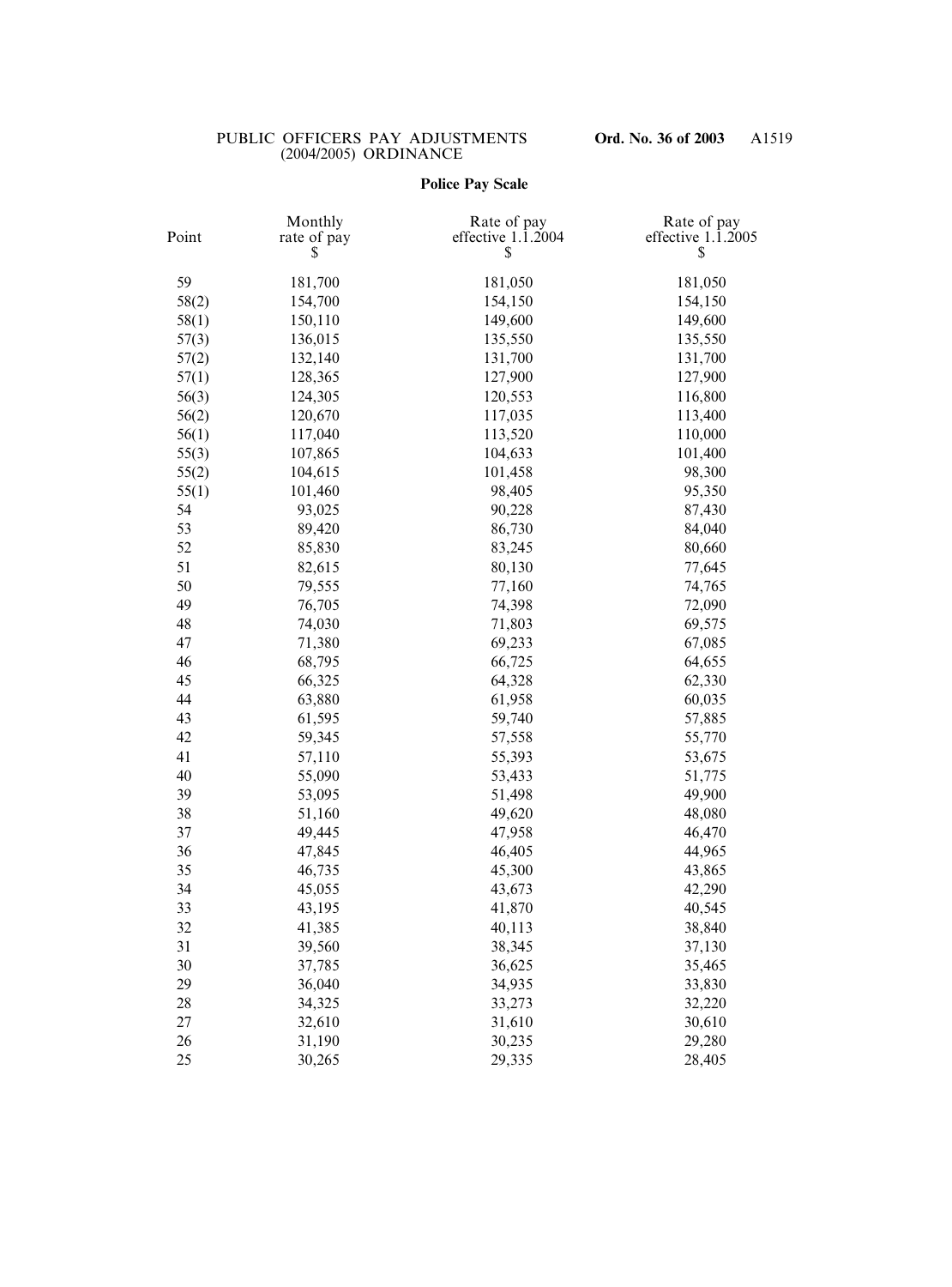| Point                    | Monthly<br>rate of pay<br>S | Rate of pay<br>effective $1.\overline{1}.2004$<br>\$ | Rate of pay<br>effective $1.\overline{1}.2005$<br>\$ |
|--------------------------|-----------------------------|------------------------------------------------------|------------------------------------------------------|
| 24                       | 29,375                      | 28,473                                               | 27,570                                               |
| 23                       | 28,495                      | 27,620                                               | 26,745                                               |
| 22                       | 27,850                      | 26,993                                               | 26,135                                               |
| 21                       | 27,145                      | 26,313                                               | 25,480                                               |
| 20                       | 26,430                      | 25,620                                               | 24,810                                               |
| 19                       | 25,765                      | 24,973                                               | 24,180                                               |
| 18                       | 25,045                      | 24,278                                               | 23,510                                               |
| 17                       | 24,345                      | 23,598                                               | 22,850                                               |
| 16                       | 23,675                      | 22,948                                               | 22,220                                               |
| 15                       | 23,025                      | 22,318                                               | 21,610                                               |
| 14                       | 22,370                      | 21,683                                               | 20,995                                               |
| 13                       | 21,735                      | 21,068                                               | 20,400                                               |
| 12                       | 21,125                      | 20,475                                               | 19,825                                               |
| 11                       | 20,605                      | 19,973                                               | 19,340                                               |
| 10                       | 19,910                      | 19,300                                               | 18,690                                               |
| 9                        | 19,315                      | 18,723                                               | 18,130                                               |
| $\,$ $\,$                | 18,730                      | 18,153                                               | 17,575                                               |
| $\sqrt{ }$               | 18,190                      | 17,630                                               | 17,070                                               |
| 6                        | 17,635                      | 17,093                                               | 16,550                                               |
| 5                        | 17,115                      | 16,590                                               | 16,065                                               |
| $\overline{\mathcal{A}}$ | 16,620                      | 16,108                                               | 15,595                                               |
| $\overline{\mathbf{3}}$  | 16,110                      | 15,615                                               | 15,120                                               |
| $\overline{c}$           | 15,630                      | 15,150                                               | 14,670                                               |
| $\mathbf{1}$             | 15,185                      | 14,713                                               | 14,240                                               |
| 1a                       | 14,740                      | 14,282                                               | 13,823                                               |

# **General Disciplined Services (Commander) Pay Scale**

| Point | Monthly<br>rate of pay<br>S | Rate of pay<br>effective $1.\overline{1}.\overline{2}004$<br>S | Rate of pay<br>effective $1.\overline{1}.\overline{2}005$<br>S |
|-------|-----------------------------|----------------------------------------------------------------|----------------------------------------------------------------|
| 4     | 163,205                     | 162,650                                                        | 162,650                                                        |
| 3(3)  | 136,015                     | 135,550                                                        | 135,550                                                        |
| 3(2)  | 132,140                     | 131,700                                                        | 131,700                                                        |
| 3(1)  | 128,365                     | 127,900                                                        | 127,900                                                        |
| 2(3)  | 124,305                     | 120,553                                                        | 116,800                                                        |
| 2(2)  | 120,670                     | 117,035                                                        | 113,400                                                        |
| 2(1)  | 117,040                     | 113,520                                                        | 110,000                                                        |
| 1(3)  | 107,865                     | 104,633                                                        | 101,400                                                        |
| 1(2)  | 104,615                     | 101,458                                                        | 98,300                                                         |
| 1(1)  | 101,460                     | 98,405                                                         | 95,350                                                         |
|       |                             |                                                                |                                                                |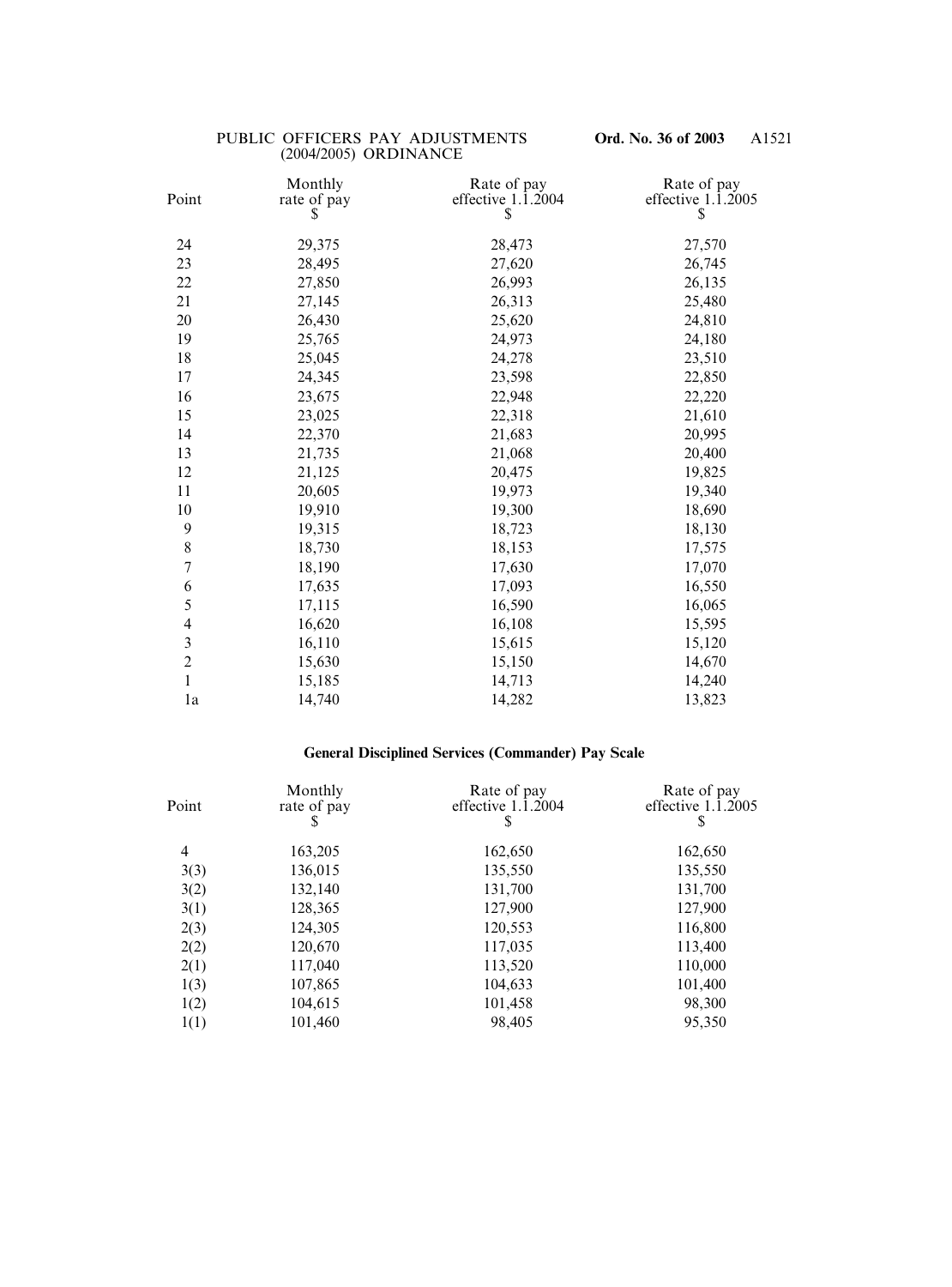# **General Disciplined Services (Officer) Pay Scale**

| Point          | Monthly<br>rate of pay<br>S | Rate of pay<br>effective $1.\overline{1}.\overline{2}004$<br>\$ | Rate of pay<br>effective $1.\overline{1}.2005$<br>\$ |
|----------------|-----------------------------|-----------------------------------------------------------------|------------------------------------------------------|
| 38             | 93,025                      | 90,228                                                          | 87,430                                               |
| 37             | 89,420                      | 86,730                                                          | 84,040                                               |
| 36             | 85,830                      | 83,245                                                          | 80,660                                               |
| 35             | 82,615                      | 80,130                                                          | 77,645                                               |
| 34             | 79,555                      | 77,160                                                          | 74,765                                               |
| 33             | 76,705                      | 74,398                                                          | 72,090                                               |
| 32             | 74,030                      | 71,803                                                          | 69,575                                               |
| 31             | 71,380                      | 69,233                                                          | 67,085                                               |
| 30             | 68,795                      | 66,725                                                          | 64,655                                               |
| 29             | 66,325                      | 64,328                                                          | 62,330                                               |
| 28             | 63,880                      | 61,958                                                          | 60,035                                               |
| 27             | 61,595                      | 59,740                                                          | 57,885                                               |
| 26             | 59,345                      | 57,558                                                          | 55,770                                               |
| 25             | 57,110                      | 55,393                                                          | 53,675                                               |
| 24             | 55,090                      | 53,433                                                          | 51,775                                               |
| 23             | 53,095                      | 51,498                                                          | 49,900                                               |
| 22             | 51,160                      | 49,620                                                          | 48,080                                               |
| 21             | 49,445                      | 47,958                                                          | 46,470                                               |
| 20             | 47,845                      | 46,405                                                          | 44,965                                               |
| 19             | 46,735                      | 45,300                                                          | 43,865                                               |
| 18             | 45,055                      | 43,673                                                          | 42,290                                               |
| 17             | 43,195                      | 41,870                                                          | 40,545                                               |
| 16             | 41,340                      | 40,073                                                          | 38,805                                               |
| 15             | 39,475                      | 38,263                                                          | 37,050                                               |
| 14             | 37,620                      | 36,465                                                          | 35,310                                               |
| 13             | 35,810                      | 34,713                                                          | 33,615                                               |
| 12             | 34,015                      | 32,970                                                          | 31,925                                               |
| 11             | 32,360                      | 31,365                                                          | 30,370                                               |
| 10             | 30,805                      | 29,858                                                          | 28,910                                               |
| 9              | 29,285                      | 28,388                                                          | 27,490                                               |
| 8              | 27,765                      | 26,913                                                          | 26,060                                               |
| $\sqrt{ }$     | 26,260                      | 25,455                                                          | 24,650                                               |
| 6              | 24,780                      | 24,020                                                          | 23,260                                               |
| 5              | 23,260                      | 22,545                                                          | 21,830                                               |
| $\overline{4}$ | 21,950                      | 21,275                                                          | 20,600                                               |
| 3              | 20,915                      | 20,273                                                          | 19,630                                               |
| $\overline{c}$ | 19,870                      | 19,260                                                          | 18,650                                               |
| $\mathbf{1}$   | 19,020                      | 18,435                                                          | 17,850                                               |
| 1a             | 18,205                      | 17,646                                                          | 17,087                                               |
| 1 <sub>b</sub> | 17,420                      | 16,885                                                          | 16,350                                               |
| 1 <sub>c</sub> | 16,680                      | 16,167                                                          | 15,654                                               |
| 1 <sub>d</sub> | 15,960                      | 15,470                                                          | 14,980                                               |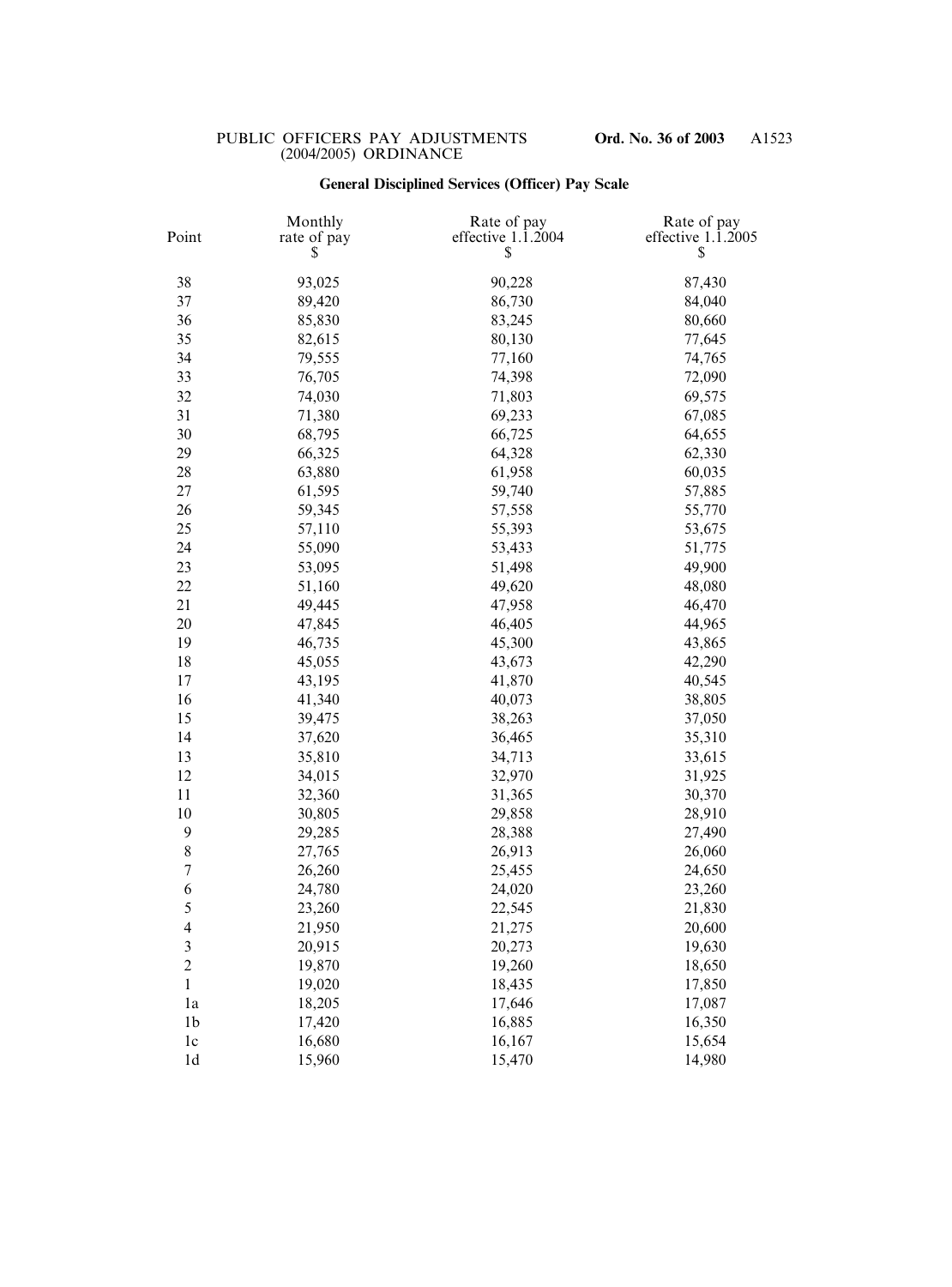## **General Disciplined Services (Rank and File) Pay Scale**

| Point                   | Monthly<br>rate of pay<br>S | Rate of pay<br>effective $1.\overline{1}.\overline{2}004$<br>\$ | Rate of pay<br>effective $1.\overline{1}.\overline{2}005$<br>\$ |
|-------------------------|-----------------------------|-----------------------------------------------------------------|-----------------------------------------------------------------|
| 27                      | 28,405                      | 27,533                                                          | 26,660                                                          |
| 26                      | 27,590                      | 26,743                                                          | 25,895                                                          |
| 25                      | 26,755                      | 25,935                                                          | 25,115                                                          |
| 24                      | 25,990                      | 25,193                                                          | 24,395                                                          |
| 23                      | 25,325                      | 24,548                                                          | 23,770                                                          |
| 22                      | 24,620                      | 23,865                                                          | 23,110                                                          |
| 21                      | 23,945                      | 23,210                                                          | 22,475                                                          |
| 20                      | 23,315                      | 22,600                                                          | 21,885                                                          |
| 19                      | 22,695                      | 21,998                                                          | 21,300                                                          |
| 18                      | 22,070                      | 21,393                                                          | 20,715                                                          |
| 17                      | 21,420                      | 20,763                                                          | 20,105                                                          |
| 16                      | 20,830                      | 20,193                                                          | 19,555                                                          |
| 15                      | 20,255                      | 19,633                                                          | 19,010                                                          |
| 14                      | 19,675                      | 19,070                                                          | 18,465                                                          |
| 13                      | 19,100                      | 18,513                                                          | 17,925                                                          |
| 12                      | 18,525                      | 17,955                                                          | 17,385                                                          |
| 11                      | 17,955                      | 17,403                                                          | 16,850                                                          |
| 10                      | 17,390                      | 16,855                                                          | 16,320                                                          |
| $\boldsymbol{9}$        | 16,845                      | 16,328                                                          | 15,810                                                          |
| $8\,$                   | 16,280                      | 15,780                                                          | 15,280                                                          |
| $\sqrt{ }$              | 15,720                      | 15,238                                                          | 14,755                                                          |
| 6                       | 15,235                      | 14,763                                                          | 14,290                                                          |
| 5                       | 14,620                      | 14,163                                                          | 13,705                                                          |
| $\overline{\mathbf{4}}$ | 14,215                      | 13,770                                                          | 13,325                                                          |
| $\mathfrak{Z}$          | 13,820                      | 13,388                                                          | 12,955                                                          |
| $\overline{c}$          | 13,410                      | 12,993                                                          | 12,575                                                          |
| $\mathbf{1}$            | 13,045                      | 12,638                                                          | 12,230                                                          |
| 1a                      | 12,685                      | 12,290                                                          | 11,894                                                          |

# **Directorate Pay Scale**

| Point | Monthly<br>rate of pay | Rate of pay<br>effective $1.\overline{1}.\overline{2}004$ | Rate of pay<br>effective $1.\overline{1}.\overline{2}005$<br>S |
|-------|------------------------|-----------------------------------------------------------|----------------------------------------------------------------|
| 10    | 217,400                | 216,650                                                   | 216,650                                                        |
| 9     | 205,500                | 204,800                                                   | 204,800                                                        |
| 8     | 181,700                | 181,050                                                   | 181,050                                                        |
| 7     | 176,205                | 175,600                                                   | 175,600                                                        |
| 6     | 163,205                | 162,650                                                   | 162,650                                                        |
| 5     | 154,700                | 154,150                                                   | 154,150                                                        |
| 4(2)  | 150,110                | 149,600                                                   | 149,600                                                        |
|       |                        |                                                           |                                                                |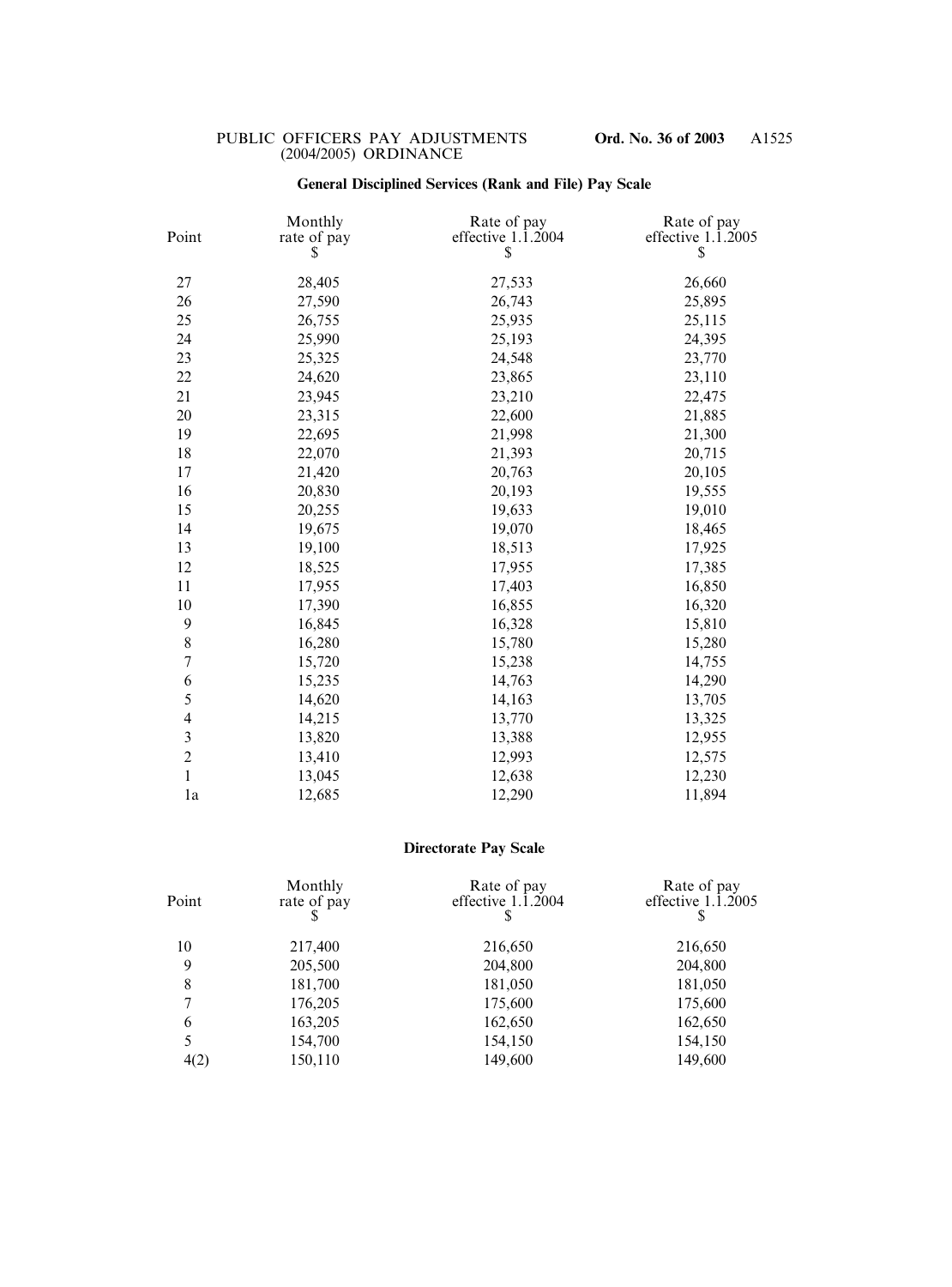| Point | Monthly<br>rate of pay<br>\$ | Rate of pay<br>effective $1.\overline{1}.2004$<br>S | Rate of pay<br>effective $1.\overline{1}.\overline{2}005$<br>\$ |
|-------|------------------------------|-----------------------------------------------------|-----------------------------------------------------------------|
| 4(1)  | 145,665                      | 145,150                                             | 145,150                                                         |
| 3(3)  | 136,015                      | 135,550                                             | 135,550                                                         |
| 3(2)  | 132,140                      | 131,700                                             | 131,700                                                         |
| 3(1)  | 128,365                      | 127,900                                             | 127,900                                                         |
| 2(3)  | 124,305                      | 120,553                                             | 116,800                                                         |
| 2(2)  | 120,670                      | 117,035                                             | 113,400                                                         |
| 2(1)  | 117,040                      | 113,520                                             | 110,000                                                         |
| 1(3)  | 104,615                      | 101,458                                             | 98,300                                                          |
| 1(2)  | 101,460                      | 98,405                                              | 95,350                                                          |
| 1(1)  | 98,595                       | 95,623                                              | 92,650                                                          |

# **Directorate (Legal) Pay Scale**

| Point | Monthly<br>rate of pay<br>S | Rate of pay<br>effective 1.1.2004<br>S | Rate of pay<br>effective $1.\overline{1}.\overline{2}005$<br>\$ |
|-------|-----------------------------|----------------------------------------|-----------------------------------------------------------------|
| 7     | 193,745                     | 193,050                                | 193,050                                                         |
| 6     | 163,205                     | 162,650                                | 162,650                                                         |
| 5     | 154,700                     | 154,150                                | 154,150                                                         |
| 4(2)  | 150,110                     | 149,600                                | 149,600                                                         |
| 4(1)  | 145,665                     | 145,150                                | 145,150                                                         |
| 3(3)  | 136,015                     | 135,550                                | 135,550                                                         |
| 3(2)  | 132,140                     | 131,700                                | 131,700                                                         |
| 3(1)  | 128,365                     | 127,900                                | 127,900                                                         |
| 2(3)  | 124,305                     | 120,553                                | 116,800                                                         |
| 2(2)  | 120,670                     | 117,035                                | 113,400                                                         |
| 2(1)  | 117,040                     | 113,520                                | 110,000                                                         |
| 1(3)  | 104,615                     | 101,458                                | 98,300                                                          |
| 1(2)  | 101,460                     | 98,405                                 | 95,350                                                          |
| 1(1)  | 98,595                      | 95,623                                 | 92,650                                                          |

### **Training Pay Scale**

| Point | Monthly<br>rate of pay<br>\$ | Rate of pay<br>effective $1.\overline{1}.\overline{2}004$<br>S | Rate of pay<br>effective $1.\overline{1}.\overline{2}005$<br>S |
|-------|------------------------------|----------------------------------------------------------------|----------------------------------------------------------------|
| 16    | 20,105                       | 19,488                                                         | 18,870                                                         |
| 15    | 19,140                       | 18,553                                                         | 17,965                                                         |
| 14    | 18,225                       | 17,665                                                         | 17,105                                                         |
| 13    | 17,420                       | 16,888                                                         | 16,355                                                         |
| 12    | 16,355                       | 15,853                                                         | 15,350                                                         |
| 11    | 15,000                       | 14,535                                                         | 14,070                                                         |
| 10    | 13,780                       | 13,350                                                         | 12,920                                                         |
| 9     | 12,975                       | 12,570                                                         | 12,165                                                         |
|       |                              |                                                                |                                                                |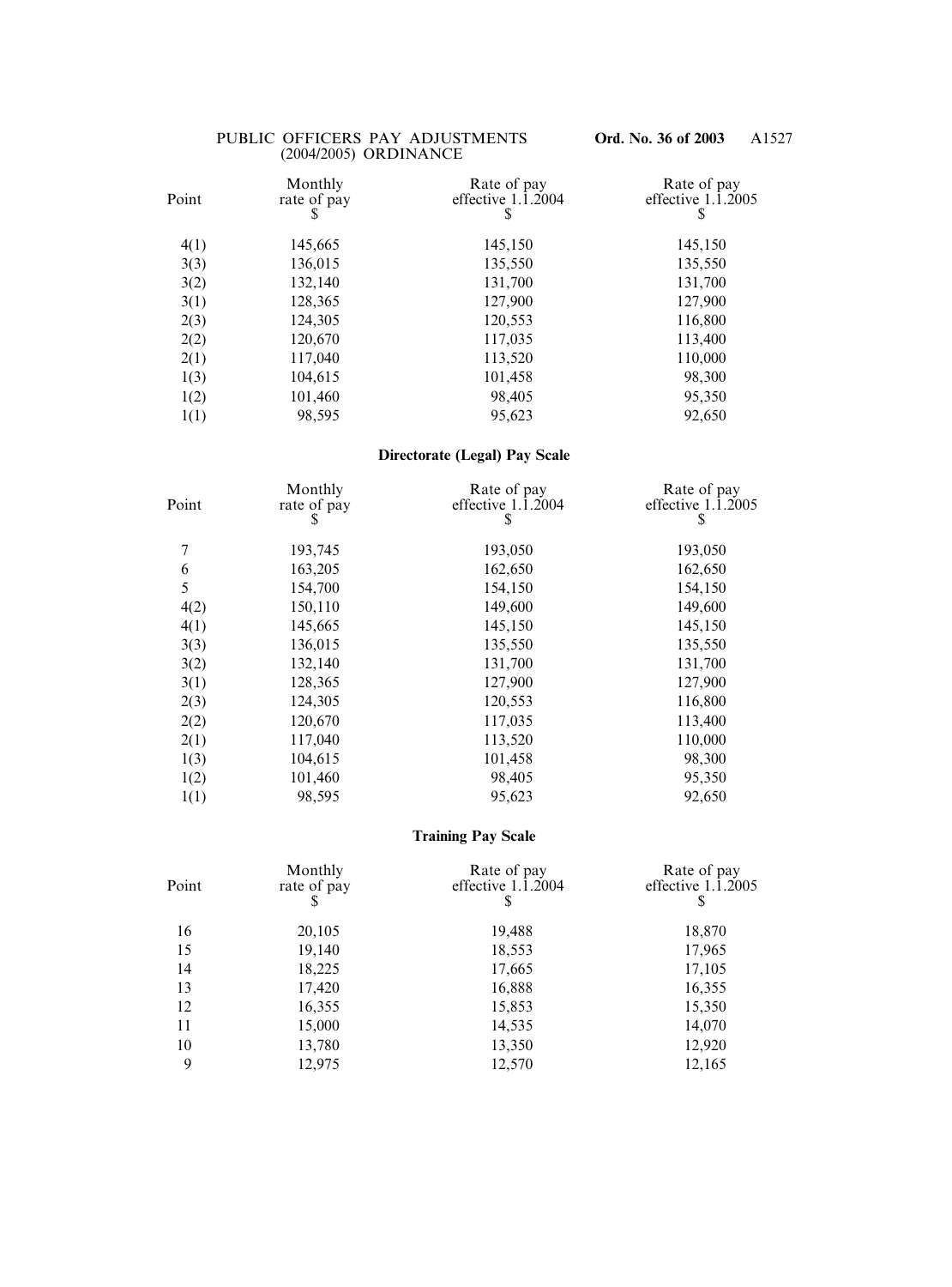| Point          | Monthly<br>rate of pay | Rate of pay<br>effective $1.\overline{1}.\overline{2}004$ | Rate of pay<br>effective $1.\overline{1}.\overline{2}005$<br>Y |
|----------------|------------------------|-----------------------------------------------------------|----------------------------------------------------------------|
| 8              | 12,180                 | 11,800                                                    | 11,420                                                         |
| $\tau$         | 11,440                 | 11,080                                                    | 10,720                                                         |
| 6              | 10,740                 | 10,405                                                    | 10,070                                                         |
| 5              | 10,075                 | 9,760                                                     | 9,445                                                          |
| 4              | 9,460                  | 9,165                                                     | 8,870                                                          |
| 3              | 8,890                  | 8,613                                                     | 8,335                                                          |
| $\overline{2}$ | 8,335                  | 8,073                                                     | 7,810                                                          |
|                | 7,825                  | 7,583                                                     | 7,340                                                          |

## **Technician Apprentice Pay Scale**

| Monthly<br>rate of pay | Rate of pay<br>effective $1.\overline{1}.\overline{2}004$ | Rate of pay<br>effective $1.\overline{1}.\overline{2}005$ |
|------------------------|-----------------------------------------------------------|-----------------------------------------------------------|
| 9,755                  | 9,450                                                     | 9,145                                                     |
| 8,890                  | 8,613                                                     | 8,335                                                     |
| 8,040                  | 7,788                                                     | 7,535                                                     |
| 7,395                  | 7,163                                                     | 6,930                                                     |
| 6,935                  | 6,718                                                     | 6,500                                                     |
|                        |                                                           |                                                           |

# **Craft Apprentice Pay Scale**

| Rate of pay<br>effective $1.\overline{1}.\overline{2}005$ |
|-----------------------------------------------------------|
| 7,230                                                     |
| 6,620                                                     |
| 5,985                                                     |
| 5,385                                                     |
| 5,072                                                     |
|                                                           |

### SCHEDULE 2 [s. 5]

——————————

#### PERSONAL SALARIES

| Rank                              | Monthly<br>rate of pay | Rate of pay<br>effective<br>1.1.2004 | Rate of pay<br>effective<br>1.1.2005 |
|-----------------------------------|------------------------|--------------------------------------|--------------------------------------|
| Amah II                           | 9,815                  | 9,508                                | 9,200                                |
| Carpark Attendant II              | 12,445                 | 12,055                               | 11,665                               |
| <b>Estate Assistant</b>           | 15,030                 | 14,565                               | 14,100                               |
| <b>Explosives Depot Attendant</b> | 13,180                 | 12,768                               | 12,355                               |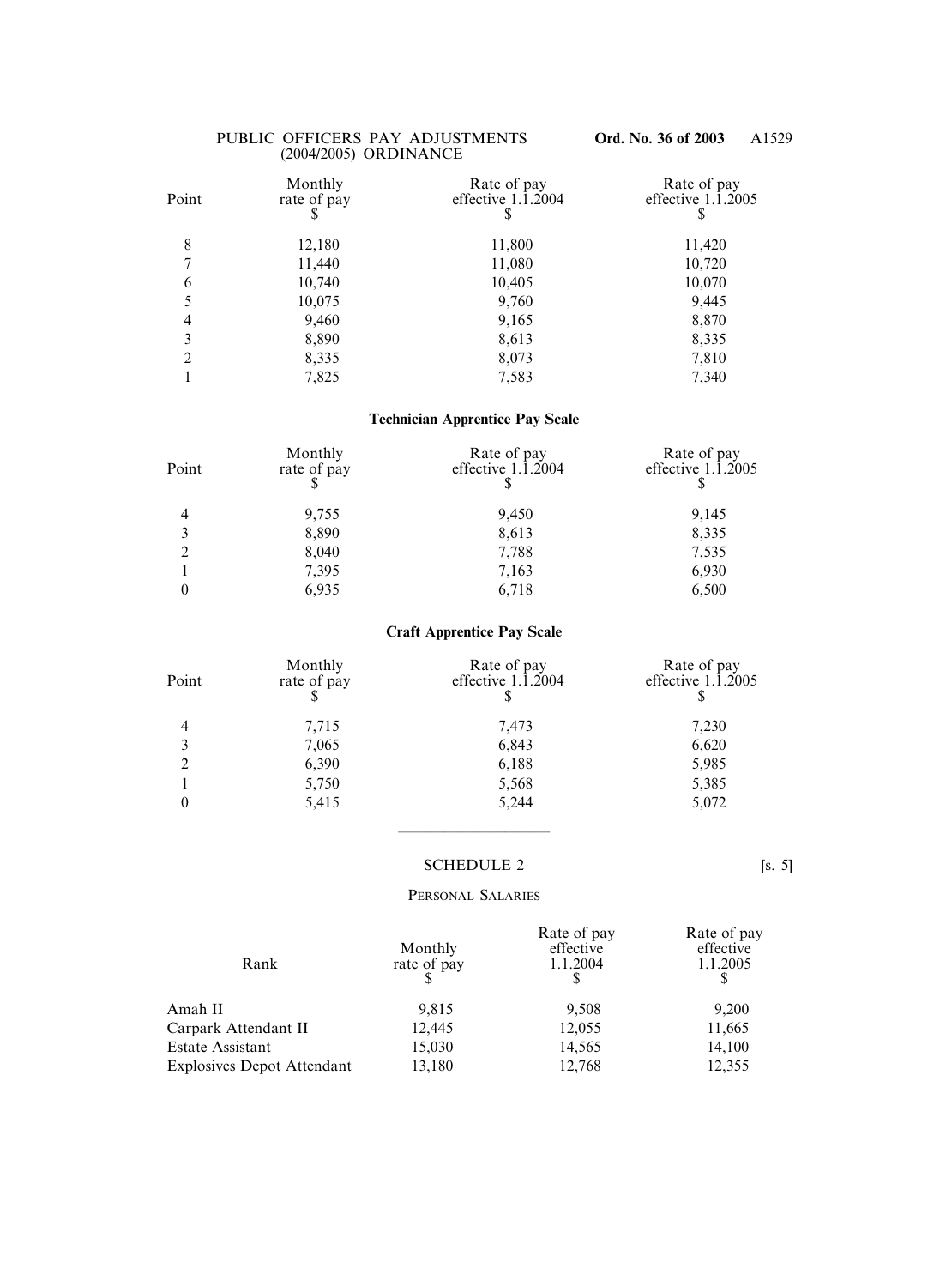### SCHEDULE 3 [ss. 2  $\&$  6]

#### HOSPITAL AUTHORITY PAY SCALES (APPLICABLE TO CIVIL SERVANTS SERVING IN THE HOSPITAL AUTHORITY)

## **Hospital Authority General Pay Scale**

| Point | Monthly<br>rate of pay | Rate of pay<br>effective $1.\overline{1}.\overline{2}004$ | Rate of pay<br>effective $1.\overline{1}.2005$ |
|-------|------------------------|-----------------------------------------------------------|------------------------------------------------|
|       | S                      | \$                                                        | \$                                             |
| 56    | 176,205                | 175,600                                                   | 175,600                                        |
| 55    | 163,205                | 162,650                                                   | 162,650                                        |
| 54    | 154,700                | 154,150                                                   | 154,150                                        |
| (53A) | 150,110                | 149,600                                                   | 149,600                                        |
| 53    | 145,665                | 145,150                                                   | 145,150                                        |
| (52B) | 136,015                | 135,550                                                   | 135,550                                        |
| (52A) | 132,140                | 131,700                                                   | 131,700                                        |
| 52    | 128,365                | 127,900                                                   | 127,900                                        |
| (51B) | 124,305                | 120,553                                                   | 116,800                                        |
| (51A) | 120,670                | 117,035                                                   | 113,400                                        |
| 51    | 117,040                | 113,520                                                   | 110,000                                        |
| (50B) | 104,615                | 101,458                                                   | 98,300                                         |
| (50A) | 101,460                | 98,405                                                    | 95,350                                         |
| 50    | 98,595                 | 95,623                                                    | 92,650                                         |
| 49    | 88,425                 | 85,765                                                    | 83,105                                         |
| 48    | 85,355                 | 82,788                                                    | 80,220                                         |
| 47    | 82,390                 | 79,913                                                    | 77,435                                         |
| 46    | 79,510                 | 77,118                                                    | 74,725                                         |
| 45    | 76,755                 | 74,445                                                    | 72,135                                         |
| 44    | 74,075                 | 71,845                                                    | 69,615                                         |
| 43    | 71,490                 | 69,340                                                    | 67,190                                         |
| 42    | 68,550                 | 66,488                                                    | 64,425                                         |
| 41    | 65,725                 | 63,745                                                    | 61,765                                         |
| 40    | 63,005                 | 61,108                                                    | 59,210                                         |
| 39    | 60,405                 | 58,585                                                    | 56,765                                         |
| 38    | 57,730                 | 55,993                                                    | 54,255                                         |
| 37    | 55,195                 | 53,533                                                    | 51,870                                         |
| 36    | 52,705                 | 51,120                                                    | 49,535                                         |
| 35    | 50,370                 | 48,853                                                    | 47,335                                         |
| 34    | 48,140                 | 46,690                                                    | 45,240                                         |
| 33    | 46,810                 | 45,375                                                    | 43,940                                         |
| 32    | 44,705                 | 43,335                                                    | 41,965                                         |
| 31    | 42,705                 | 41,395                                                    | 40,085                                         |
| 30    | 40,785                 | 39,535                                                    | 38,285                                         |
| 29    | 38,970                 | 37,773                                                    | 36,575                                         |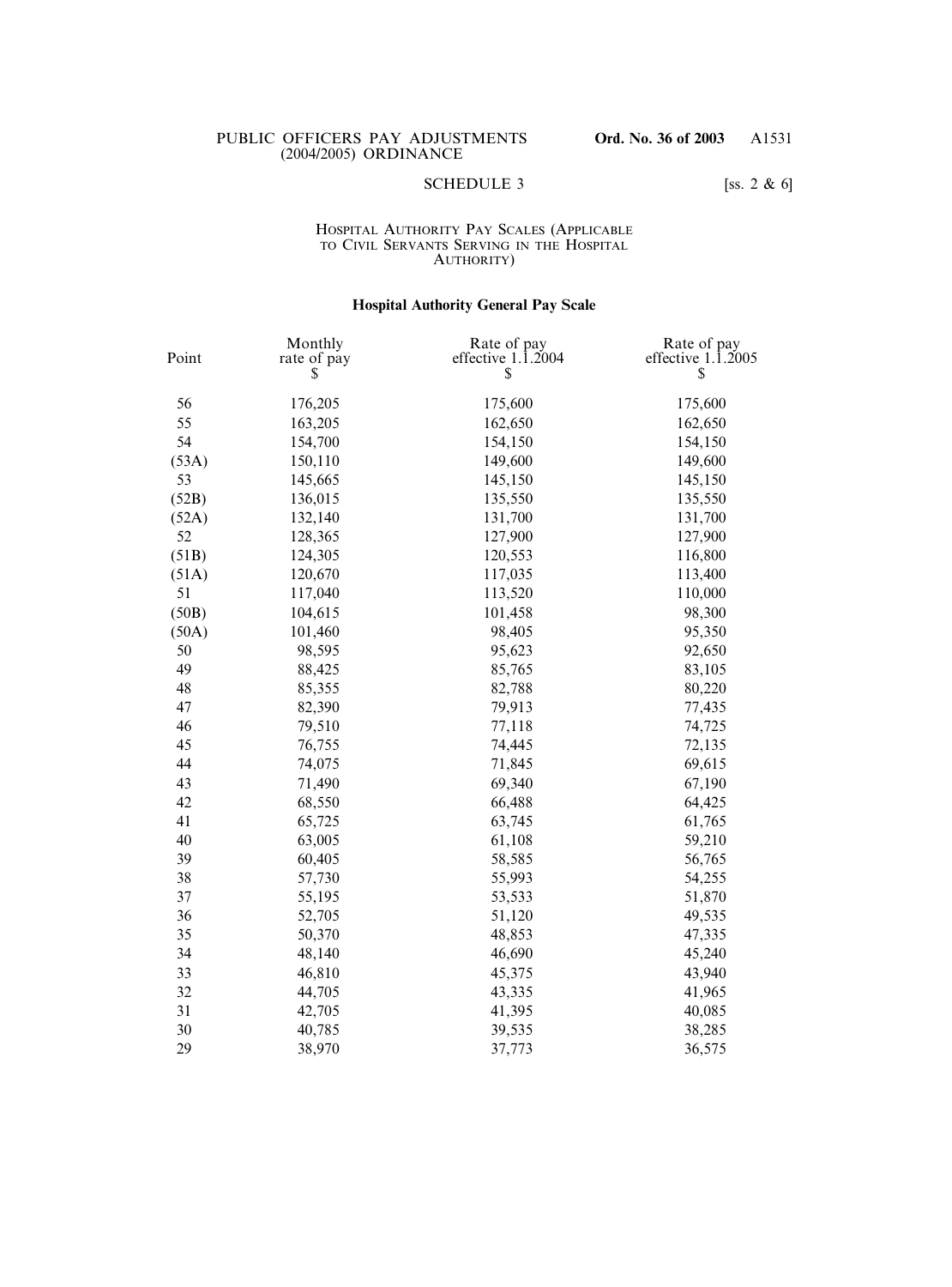| Monthly | Rate of pay | Rate of pay                                |
|---------|-------------|--------------------------------------------|
| S       | \$          | effective $1.\overline{1}.2005$<br>\$      |
| 37,200  | 36,060      | 34,920                                     |
| 35,535  | 34,445      | 33,355                                     |
| 33,940  | 32,900      | 31,860                                     |
| 32,415  | 31,423      | 30,430                                     |
| 31,005  | 30,053      | 29,100                                     |
| 29,610  | 28,700      | 27,790                                     |
| 28,275  | 27,408      | 26,540                                     |
| 26,995  | 26,168      | 25,340                                     |
| 25,715  | 24,925      | 24,135                                     |
| 24,495  | 23,743      | 22,990                                     |
| 23,335  | 22,618      | 21,900                                     |
| 22,230  | 21,548      | 20,865                                     |
| 21,160  | 20,510      | 19,860                                     |
| 20,150  | 19,533      | 18,915                                     |
| 19,195  | 18,603      | 18,010                                     |
| 18,270  | 17,708      | 17,145                                     |
| 17,220  | 16,693      | 16,165                                     |
| 16,210  | 15,713      | 15,215                                     |
| 15,270  | 14,800      | 14,330                                     |
| 14,415  | 13,965      | 13,515                                     |
| 13,530  | 13,110      | 12,690                                     |
| 12,695  | 12,300      | 11,905                                     |
| 11,915  | 11,543      | 11,170                                     |
| 11,205  | 10,855      | 10,505                                     |
| 10,505  | 10,175      | 9,845                                      |
| 9,865   | 9,555       | 9,245                                      |
| 9,255   | 8,965       | 8,675                                      |
| 8,700   | 8,425       | 8,150                                      |
| 8,190   | 7,932       | 7,674                                      |
|         | rate of pay | effective $1.\overline{1}.\overline{2}004$ |

# **Hospital Authority Management Pay Scale**

| Point | Monthly<br>rate of pay | Rate of pay<br>effective $1.\overline{1}.\overline{2}004$ | Rate of pay<br>effective $1.\overline{1}.\overline{2}005$ |
|-------|------------------------|-----------------------------------------------------------|-----------------------------------------------------------|
| 46    | 176,205                | 175,600                                                   | 175,600                                                   |
| 45    | 170,410                | 169,815                                                   | 169,815                                                   |
| 44    | 164,780                | 164,200                                                   | 164,200                                                   |
| 43    | 159,295                | 158,740                                                   | 158,740                                                   |
| 42    | 154,045                | 153,505                                                   | 153,505                                                   |
| 41    | 148,945                | 148,425                                                   | 148,425                                                   |
|       |                        |                                                           |                                                           |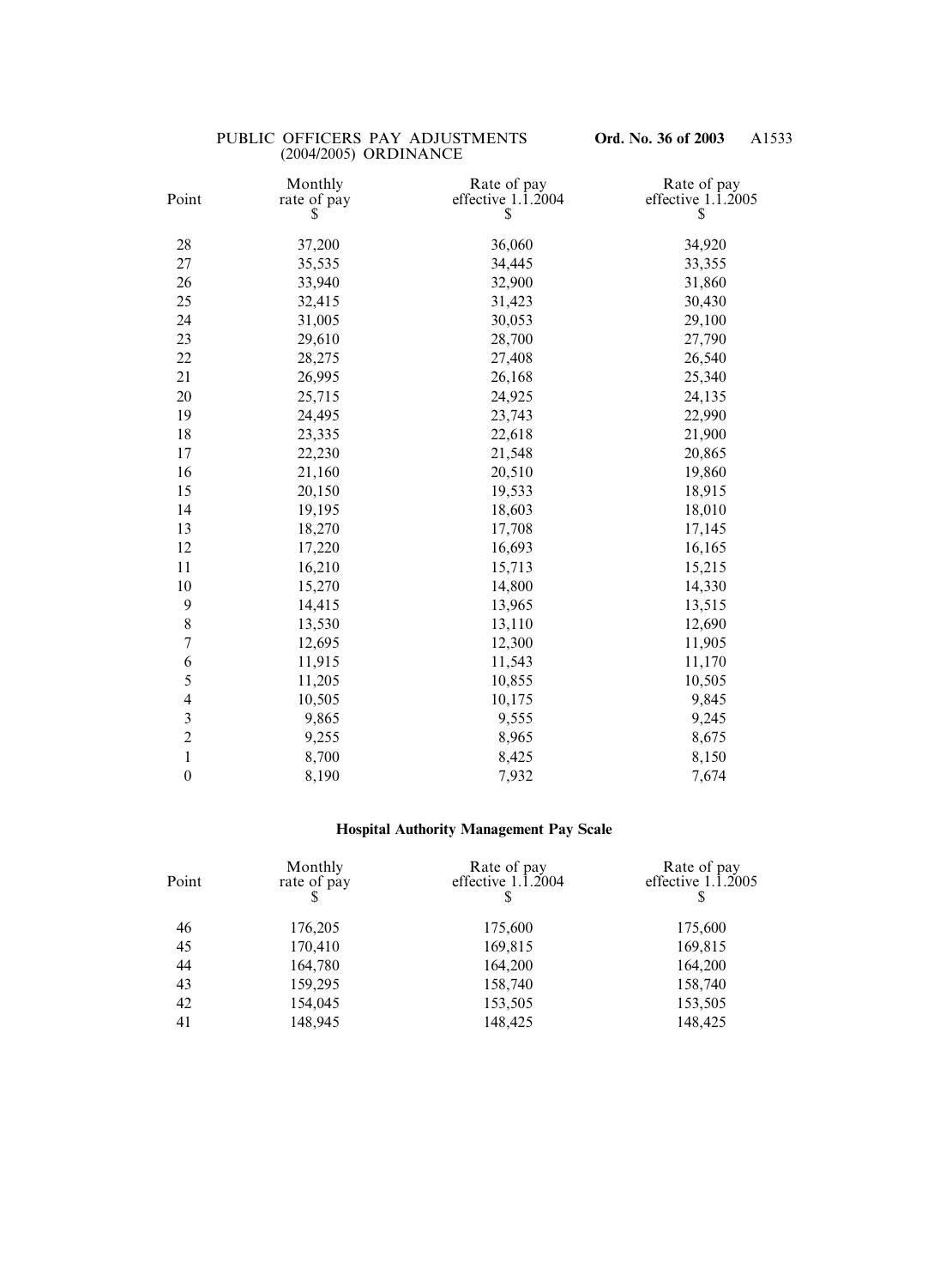| Point          | Monthly<br>rate of pay<br>S | Rate of pay<br>effective $1.\overline{1}.2004$<br>\$ | Rate of pay<br>effective $1.\overline{1}.2005$<br>\$ |
|----------------|-----------------------------|------------------------------------------------------|------------------------------------------------------|
| 40             | 143,995                     | 143,490                                              | 143,490                                              |
| 39             | 139,240                     | 138,750                                              | 138,750                                              |
| 38             | 134,635                     | 134,165                                              | 134,165                                              |
| 37             | 130,160                     | 129,705                                              | 129,705                                              |
| 36             | 130,160                     | 125,410                                              | 125,410                                              |
| 35             | 129,025                     | 121,265                                              | 121,265                                              |
| 34             | 124,775                     | 121,020                                              | 117,265                                              |
| 33             | 120,625                     | 116,995                                              | 113,365                                              |
| 32             | 116,635                     | 113,125                                              | 109,615                                              |
| 31             | 112,760                     | 109,368                                              | 105,975                                              |
| 30             | 109,030                     | 105,750                                              | 102,470                                              |
| 29             | 105,425                     | 102,255                                              | 99,085                                               |
| 28             | 101,930                     | 98,863                                               | 95,795                                               |
| 27             | 98,595                      | 95,623                                               | 92,650                                               |
| 26             | 95,075                      | 92,213                                               | 89,350                                               |
| 25             | 91,705                      | 88,948                                               | 86,190                                               |
| 24             | 88,425                      | 85,765                                               | 83,105                                               |
| 23             | 85,355                      | 82,788                                               | 80,220                                               |
| 22             | 82,390                      | 79,913                                               | 77,435                                               |
| 21             | 79,510                      | 77,118                                               | 74,725                                               |
| 20             | 76,755                      | 74,445                                               | 72,135                                               |
| 19             | 74,075                      | 71,845                                               | 69,615                                               |
| 18             | 71,490                      | 69,340                                               | 67,190                                               |
| 17             | 68,550                      | 66,488                                               | 64,425                                               |
| 16             | 65,725                      | 63,745                                               | 61,765                                               |
| 15             | 63,005                      | 61,108                                               | 59,210                                               |
| 14             | 60,405                      | 58,585                                               | 56,765                                               |
| 13             | 57,730                      | 55,993                                               | 54,255                                               |
| 12             | 55,195                      | 53,533                                               | 51,870                                               |
| 11             | 52,705                      | 51,120                                               | 49,535                                               |
| 10             | 50,370                      | 48,853                                               | 47,335                                               |
| 9              | 48,140                      | 46,690                                               | 45,240                                               |
| $\,$ $\,$      | 46,810                      | 45,375                                               | 43,940                                               |
| $\sqrt{ }$     | 44,705                      | 43,335                                               | 41,965                                               |
| 6              | 42,705                      | 41,395                                               | 40,085                                               |
| 5              | 40,785                      | 39,535                                               | 38,285                                               |
| $\overline{4}$ | 38,970                      | 37,773                                               | 36,575                                               |
| $\mathfrak{Z}$ | 37,200                      | 36,060                                               | 34,920                                               |
| $\overline{c}$ | 35,535                      | 34,445                                               | 33,355                                               |
| $\mathbf 1$    | 33,940                      | 32,900                                               | 31,860                                               |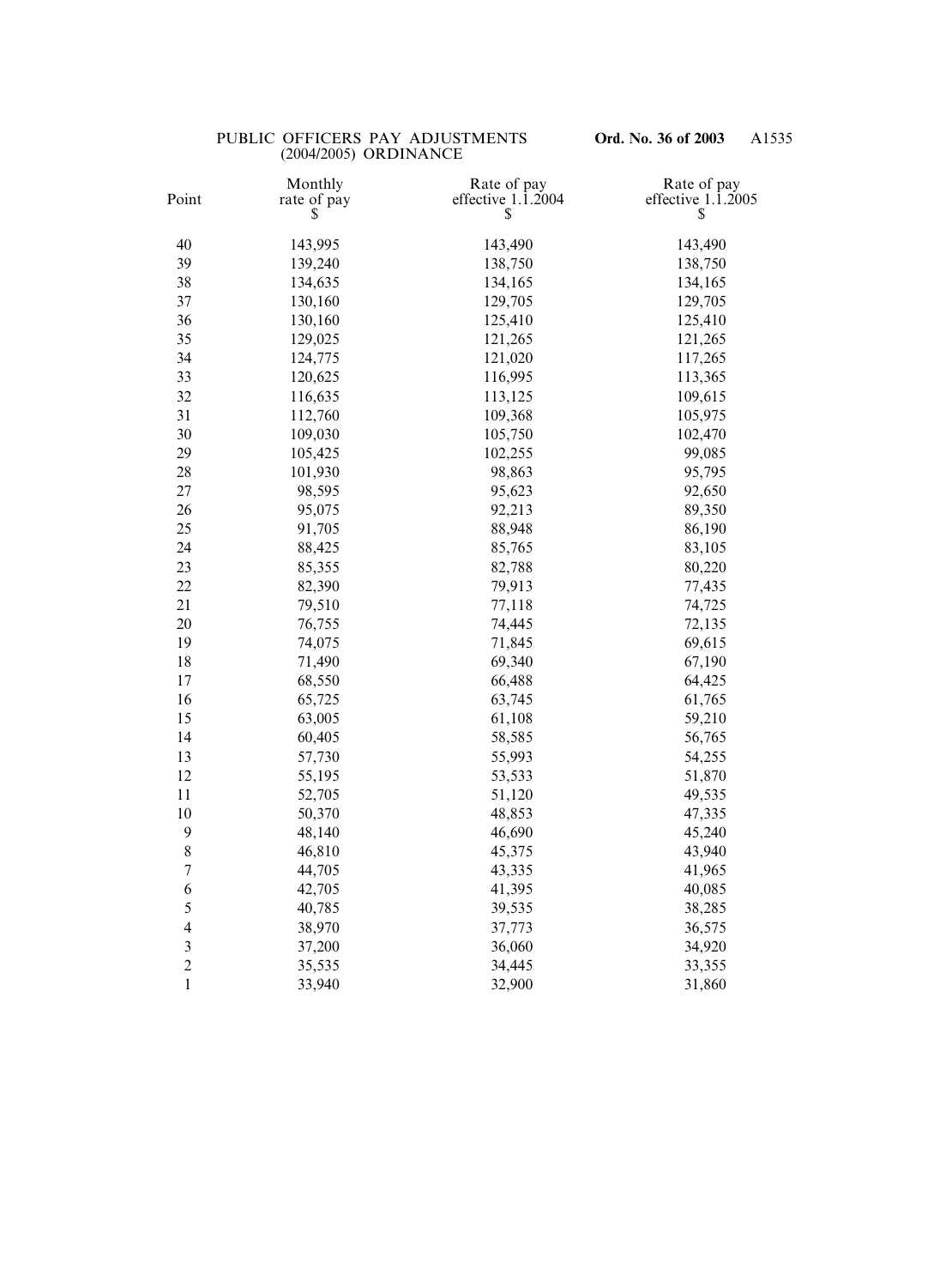## **Hospital Authority Training Pay Scale**

| Point          | Monthly<br>rate of pay<br>\$ | Rate of pay<br>effective $1.\overline{1}.2004$<br>\$ | Rate of pay<br>effective $1.\overline{1}.2005$<br>\$ |
|----------------|------------------------------|------------------------------------------------------|------------------------------------------------------|
| 16             | 20,105                       | 19,488                                               | 18,870                                               |
| 15             | 19,140                       | 18,553                                               | 17,965                                               |
| 14             | 18,225                       | 17,665                                               | 17,105                                               |
| 13             | 17,420                       | 16,888                                               | 16,355                                               |
| 12             | 16,355                       | 15,853                                               | 15,350                                               |
| 11             | 15,000                       | 14,535                                               | 14,070                                               |
| 10             | 13,780                       | 13,350                                               | 12,920                                               |
| 9              | 12,975                       | 12,570                                               | 12,165                                               |
| 8              | 12,180                       | 11,800                                               | 11,420                                               |
| $\overline{7}$ | 11,440                       | 11,080                                               | 10,720                                               |
| 6              | 10,740                       | 10,405                                               | 10,070                                               |
| 5              | 10,075                       | 9,760                                                | 9,445                                                |
| 4              | 9,460                        | 9,165                                                | 8,870                                                |
| 3              | 8,890                        | 8,613                                                | 8,335                                                |
| $\overline{2}$ | 8,335                        | 8,073                                                | 7,810                                                |
| 1              | 7,825                        | 7,583                                                | 7,340                                                |
|                |                              |                                                      |                                                      |

# **Hospital Authority Model Pay Scale**

| Point            | Monthly<br>rate of pay<br>\$ | Rate of pay<br>effective 1.1.2004<br>S | Rate of pay<br>effective 1.1.2005<br>S |
|------------------|------------------------------|----------------------------------------|----------------------------------------|
| 13               | 11,320                       | 10,968                                 | 10,615                                 |
| 12               | 11,100                       | 10,753                                 | 10,405                                 |
| 11               | 10,875                       | 10,533                                 | 10,190                                 |
| 10               | 10,660                       | 10,328                                 | 9,995                                  |
| 9                | 10,455                       | 10,128                                 | 9,800                                  |
| 8                | 10,260                       | 9,938                                  | 9,615                                  |
| 7                | 10,060                       | 9,745                                  | 9,430                                  |
| 6                | 9,865                        | 9,555                                  | 9,245                                  |
| 5                | 9,665                        | 9,362                                  | 9,059                                  |
| $\overline{4}$   | 9,470                        | 9,173                                  | 8,876                                  |
| 3                | 9,275                        | 8,984                                  | 8,693                                  |
| $\overline{2}$   | 9,075                        | 8,790                                  | 8,505                                  |
|                  | 8,880                        | 8,601                                  | 8,322                                  |
| $\boldsymbol{0}$ | 8,690                        | 8,417                                  | 8,144                                  |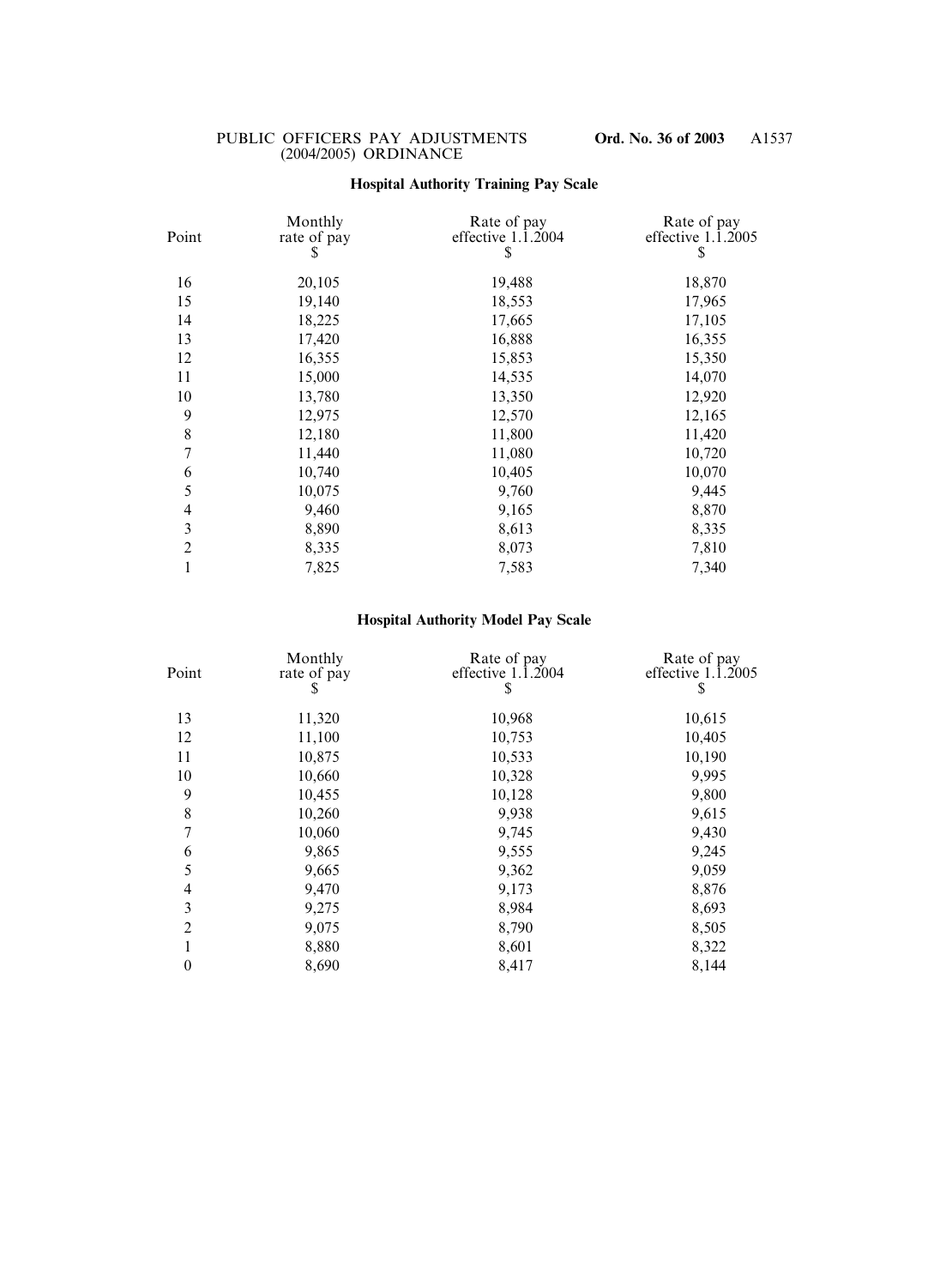## SCHEDULE 4 [ss. 2, 7 & 10]

### REFERENCE PAY SCALES

## PART 1

### REFERENCE CIVIL SERVICE PAY SCALES

## **Reference Master Pay Scale**

| Point | Monthly<br>rate of pay | Rate of pay<br>effective $1.\overline{1}.2004$ | Rate of pay<br>effective $1.\overline{1}.2005$ |
|-------|------------------------|------------------------------------------------|------------------------------------------------|
|       | \$                     | \$                                             | \$                                             |
| 49    | 88,115                 | 85,610                                         | 83,105                                         |
| 48    | 85,055                 | 82,638                                         | 80,220                                         |
| 47    | 82,105                 | 79,770                                         | 77,435                                         |
| 46    | 79,230                 | 76,978                                         | 74,725                                         |
| 45    | 76,485                 | 74,310                                         | 72,135                                         |
| 44    | 73,815                 | 71,715                                         | 69,615                                         |
| 43    | 71,240                 | 69,215                                         | 67,190                                         |
| 42    | 68,310                 | 66,368                                         | 64,425                                         |
| 41    | 65,490                 | 63,628                                         | 61,765                                         |
| 40    | 62,780                 | 60,995                                         | 59,210                                         |
| 39    | 60,190                 | 58,478                                         | 56,765                                         |
| 38    | 57,525                 | 55,890                                         | 54,255                                         |
| 37    | 55,000                 | 53,435                                         | 51,870                                         |
| 36    | 52,520                 | 51,028                                         | 49,535                                         |
| 35    | 50,190                 | 48,763                                         | 47,335                                         |
| 34    | 47,970                 | 46,605                                         | 45,240                                         |
| 33    | 46,485                 | 45,213                                         | 43,940                                         |
| 32    | 44,395                 | 43,180                                         | 41,965                                         |
| 31    | 42,405                 | 41,245                                         | 40,085                                         |
| 30    | 40,500                 | 39,393                                         | 38,285                                         |
| 29    | 38,695                 | 37,635                                         | 36,575                                         |
| 28    | 36,940                 | 35,930                                         | 34,920                                         |
| 27    | 35,285                 | 34,320                                         | 33,355                                         |
| 26    | 33,705                 | 32,783                                         | 31,860                                         |
| 25    | 32,190                 | 31,310                                         | 30,430                                         |
| 24    | 30,785                 | 29,943                                         | 29,100                                         |
| 23    | 29,400                 | 28,595                                         | 27,790                                         |
| 22    | 28,075                 | 27,308                                         | 26,540                                         |
| 21    | 26,805                 | 26,073                                         | 25,340                                         |
| 20    | 25,530                 | 24,833                                         | 24,135                                         |
| 19    | 24,320                 | 23,655                                         | 22,990                                         |
| 18    | 23,170                 | 22,535                                         | 21,900                                         |
| 17    | 22,075                 | 21,470                                         | 20,865                                         |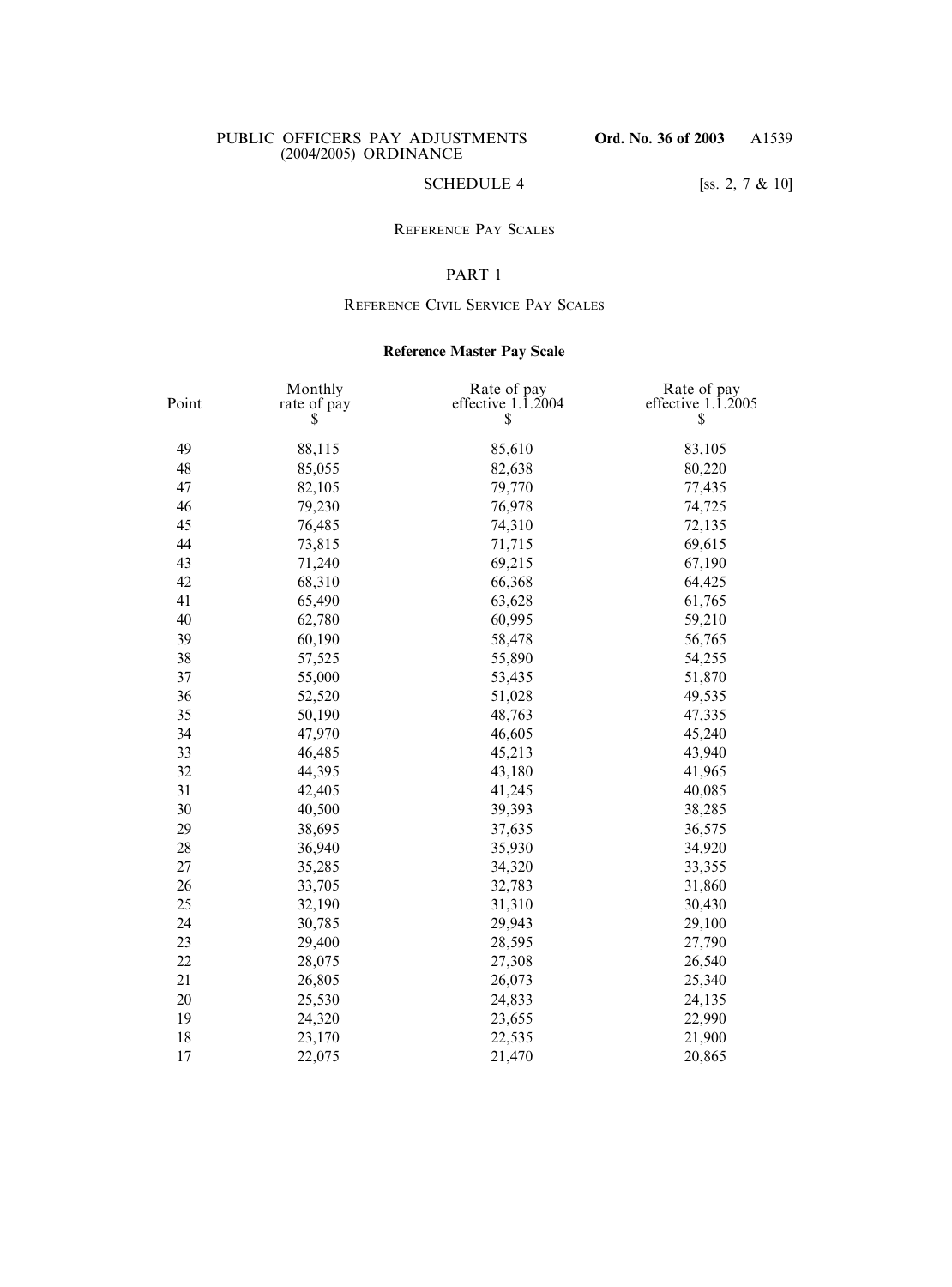| Point            | Monthly<br>rate of pay | Rate of pay<br>effective $1.\overline{1}.2004$ | Rate of pay<br>effective $1.\overline{1}.2005$ |
|------------------|------------------------|------------------------------------------------|------------------------------------------------|
|                  | S                      | \$                                             | \$                                             |
| 16               | 21,010                 | 20,435                                         | 19,860                                         |
| 15               | 20,010                 | 19,463                                         | 18,915                                         |
| 14               | 19,055                 | 18,533                                         | 18,010                                         |
| 13               | 18,140                 | 17,643                                         | 17,145                                         |
| 12               | 17,100                 | 16,633                                         | 16,165                                         |
| 11               | 16,095                 | 15,655                                         | 15,215                                         |
| 10               | 15,160                 | 14,745                                         | 14,330                                         |
| 9                | 14,300                 | 13,908                                         | 13,515                                         |
| 8                | 13,425                 | 13,058                                         | 12,690                                         |
| $\overline{7}$   | 12,595                 | 12,250                                         | 11,905                                         |
| 6                | 11,820                 | 11,495                                         | 11,170                                         |
| 5                | 11,115                 | 10,810                                         | 10,505                                         |
| $\overline{4}$   | 10,420                 | 10,133                                         | 9,845                                          |
| 3                | 9,785                  | 9,515                                          | 9,245                                          |
| $\overline{2}$   | 9,180                  | 8,928                                          | 8,675                                          |
| 1                | 8,625                  | 8,388                                          | 8,150                                          |
| $\boldsymbol{0}$ | 8,125                  | 7,900                                          | 7,674                                          |
|                  |                        |                                                |                                                |

# **Reference Model Scale 1 Pay Scale**

| Point            | Monthly<br>rate of pay<br>\$ | Rate of pay<br>effective $1.\overline{1}.\overline{2}004$<br>\$ | Rate of pay<br>effective 1.1.2005<br>\$ |
|------------------|------------------------------|-----------------------------------------------------------------|-----------------------------------------|
| 13               | 11,230                       | 10,923                                                          | 10,615                                  |
| 12               | 11,010                       | 10,708                                                          | 10,405                                  |
| 11               | 10,785                       | 10,488                                                          | 10,190                                  |
| 10               | 10,575                       | 10,285                                                          | 9,995                                   |
| 9                | 10,370                       | 10,085                                                          | 9,800                                   |
| 8                | 10,175                       | 9,895                                                           | 9,615                                   |
| 7                | 9,980                        | 9,705                                                           | 9,430                                   |
| 6                | 9,785                        | 9,515                                                           | 9,245                                   |
| 5                | 9,590                        | 9,325                                                           | 9,059                                   |
| 4                | 9,395                        | 9,136                                                           | 8,876                                   |
| 3                | 9,200                        | 8,947                                                           | 8,693                                   |
| $\overline{2}$   | 9,005                        | 8,755                                                           | 8,505                                   |
|                  | 8,810                        | 8,566                                                           | 8,322                                   |
| $\boldsymbol{0}$ | 8,615                        | 8,380                                                           | 8,144                                   |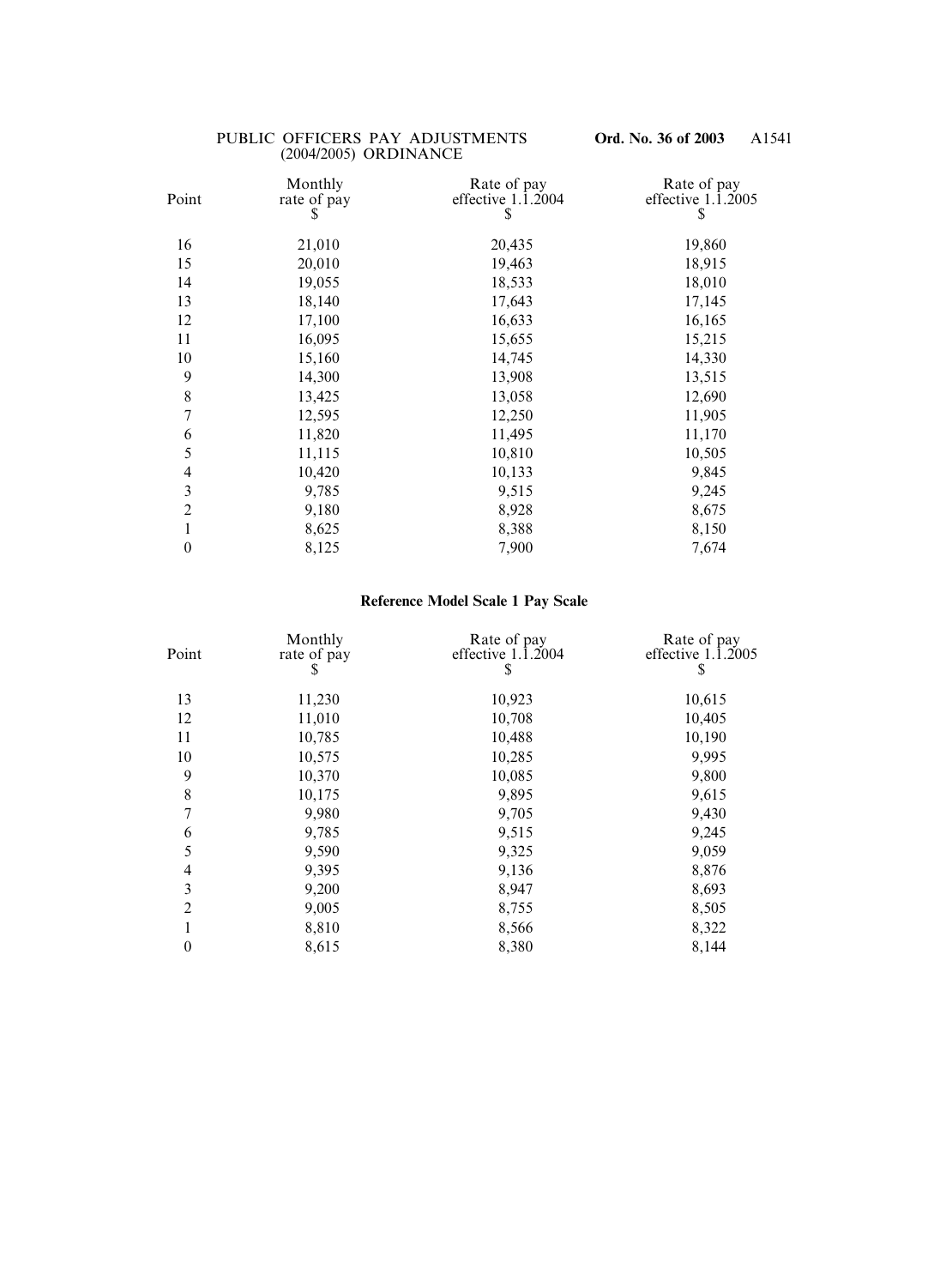# **Reference Police Pay Scale**

| Point | Monthly<br>rate of pay<br>Ֆ | Rate of pay<br>effective $1.\overline{1}.\overline{2}004$<br>\$ | Rate of pay<br>effective $1.\overline{1}.\overline{2}005$<br>\$ |
|-------|-----------------------------|-----------------------------------------------------------------|-----------------------------------------------------------------|
| 54    | 92,700                      | 90,065                                                          | 87,430                                                          |
| 53    | 89,110                      | 86,575                                                          | 84,040                                                          |
| 52    | 85,525                      | 83,093                                                          | 80,660                                                          |
| 51    | 82,325                      | 79,985                                                          | 77,645                                                          |
| 50    | 79,275                      | 77,020                                                          | 74,765                                                          |
| 49    | 76,435                      | 74,263                                                          | 72,090                                                          |
| 48    | 73,770                      | 71,673                                                          | 69,575                                                          |
| 47    | 71,130                      | 69,108                                                          | 67,085                                                          |
| 46    | 68,555                      | 66,605                                                          | 64,655                                                          |
| 45    | 66,090                      | 64,210                                                          | 62,330                                                          |
| 44    | 63,655                      | 61,845                                                          | 60,035                                                          |
| 43    | 61,375                      | 59,630                                                          | 57,885                                                          |
| 42    | 59,135                      | 57,453                                                          | 55,770                                                          |
| 41    | 56,910                      | 55,293                                                          | 53,675                                                          |
| 40    | 54,895                      | 53,335                                                          | 51,775                                                          |
| 39    | 52,910                      | 51,405                                                          | 49,900                                                          |
| 38    | 50,980                      | 49,530                                                          | 48,080                                                          |
| 37    | 49,270                      | 47,870                                                          | 46,470                                                          |
| 36    | 47,675                      | 46,320                                                          | 44,965                                                          |
| 35    | 46,405                      | 45,135                                                          | 43,865                                                          |
| 34    | 44,740                      | 43,515                                                          | 42,290                                                          |
| 33    | 42,895                      | 41,720                                                          | 40,545                                                          |
| 32    | 41,090                      | 39,965                                                          | 38,840                                                          |
| 31    | 39,280                      | 38,205                                                          | 37,130                                                          |
| 30    | 37,520                      | 36,493                                                          | 35,465                                                          |
| 29    | 35,790                      | 34,810                                                          | 33,830                                                          |
| 28    | 34,085                      | 33,153                                                          | 32,220                                                          |
| 27    | 32,380                      | 31,495                                                          | 30,610                                                          |
| 26    | 30,975                      | 30,128                                                          | 29,280                                                          |
| 25    | 30,050                      | 29,228                                                          | 28,405                                                          |
| 24    | 29,165                      | 28,368                                                          | 27,570                                                          |
| 23    | 28,295                      | 27,520                                                          | 26,745                                                          |
| 22    | 27,650                      | 26,893                                                          | 26,135                                                          |
| 21    | 26,955                      | 26,218                                                          | 25,480                                                          |
| 20    | 26,245                      | 25,528                                                          | 24,810                                                          |
| 19    | 25,580                      | 24,880                                                          | 24,180                                                          |
| 18    | 24,870                      | 24,190                                                          | 23,510                                                          |
| 17    | 24,175                      | 23,513                                                          | 22,850                                                          |
| 16    | 23,505                      | 22,863                                                          | 22,220                                                          |
| 15    | 22,860                      | 22,235                                                          | 21,610                                                          |
| 14    | 22,210                      | 21,603                                                          | 20,995                                                          |
| 13    | 21,580                      | 20,990                                                          | 20,400                                                          |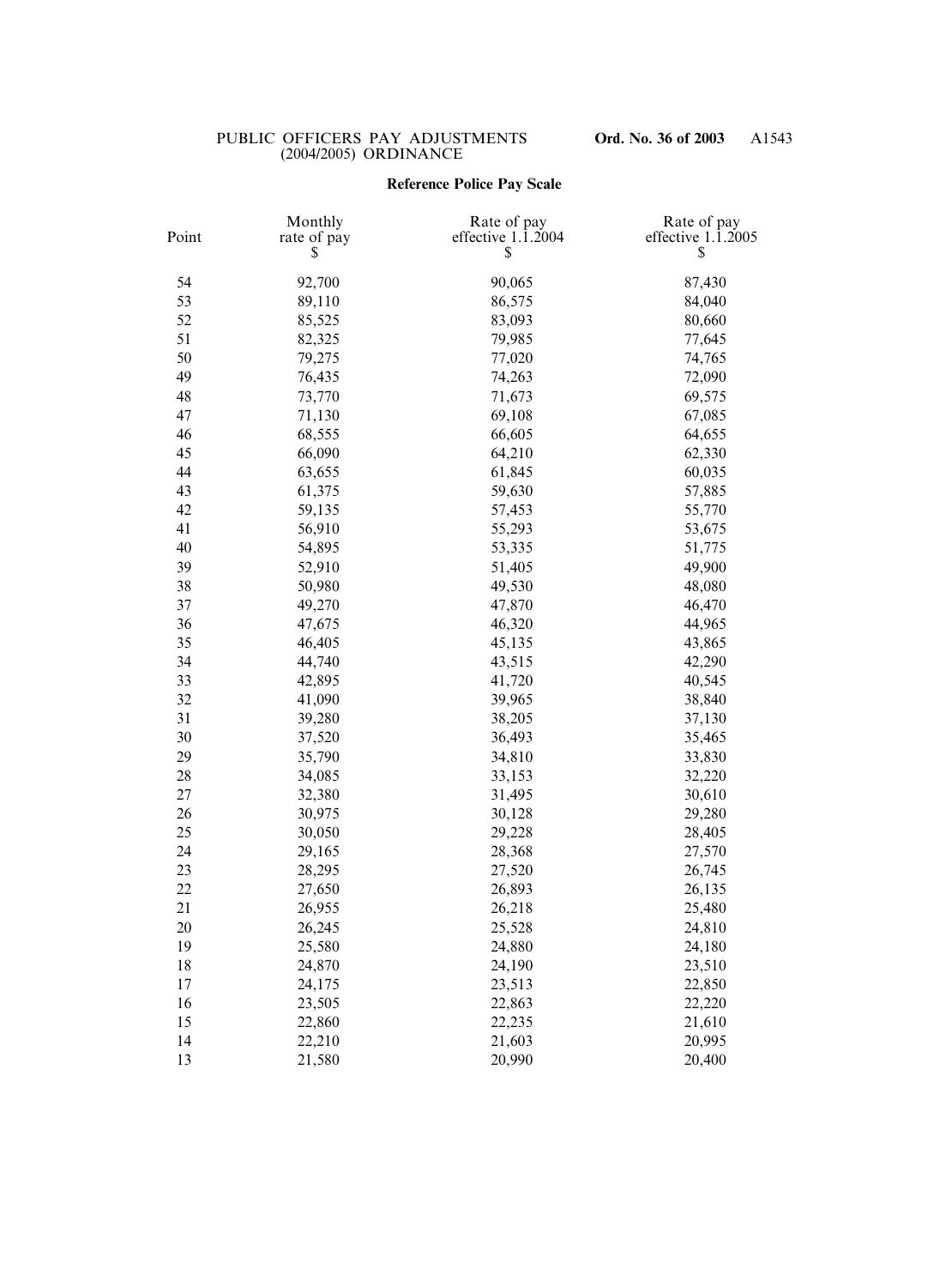| Point          | Monthly<br>rate of pay | Rate of pay<br>effective $1.\overline{1}.\overline{2}004$ | Rate of pay<br>effective $1.\overline{1}.\overline{2}005$ |
|----------------|------------------------|-----------------------------------------------------------|-----------------------------------------------------------|
|                | \$                     | Y                                                         | \$                                                        |
| 12             | 20,975                 | 20,400                                                    | 19,825                                                    |
| 11             | 20,460                 | 19,900                                                    | 19,340                                                    |
| 10             | 19,770                 | 19,230                                                    | 18,690                                                    |
| 9              | 19,180                 | 18,655                                                    | 18,130                                                    |
| $\,$ $\,$      | 18,595                 | 18,085                                                    | 17,575                                                    |
| 7              | 18,060                 | 17,565                                                    | 17,070                                                    |
| 6              | 17,510                 | 17,030                                                    | 16,550                                                    |
| 5              | 16,995                 | 16,530                                                    | 16,065                                                    |
| $\overline{4}$ | 16,500                 | 16,048                                                    | 15,595                                                    |
| 3              | 15,995                 | 15,558                                                    | 15,120                                                    |
| $\overline{2}$ | 15,520                 | 15,095                                                    | 14,670                                                    |
| 1              | 15,065                 | 14,653                                                    | 14,240                                                    |
| 1a             | 14,625                 | 14,224                                                    | 13,823                                                    |

# **Reference General Disciplined Services (Officer) Pay Scale**

| Point | Monthly<br>rate of pay | Rate of pay<br>effective $1.\overline{1}.2004$ | Rate of pay<br>effective $1.\overline{1}.2005$ |
|-------|------------------------|------------------------------------------------|------------------------------------------------|
|       | \$                     | \$                                             | \$                                             |
| 38    | 92,700                 | 90,065                                         | 87,430                                         |
| 37    | 89,110                 | 86,575                                         | 84,040                                         |
| 36    | 85,525                 | 83,093                                         | 80,660                                         |
| 35    | 82,325                 | 79,985                                         | 77,645                                         |
| 34    | 79,275                 | 77,020                                         | 74,765                                         |
| 33    | 76,435                 | 74,263                                         | 72,090                                         |
| 32    | 73,770                 | 71,673                                         | 69,575                                         |
| 31    | 71,130                 | 69,108                                         | 67,085                                         |
| 30    | 68,555                 | 66,605                                         | 64,655                                         |
| 29    | 66,090                 | 64,210                                         | 62,330                                         |
| 28    | 63,655                 | 61,845                                         | 60,035                                         |
| 27    | 61,375                 | 59,630                                         | 57,885                                         |
| 26    | 59,135                 | 57,453                                         | 55,770                                         |
| 25    | 56,910                 | 55,293                                         | 53,675                                         |
| 24    | 54,895                 | 53,335                                         | 51,775                                         |
| 23    | 52,910                 | 51,405                                         | 49,900                                         |
| 22    | 50,980                 | 49,530                                         | 48,080                                         |
| 21    | 49,270                 | 47,870                                         | 46,470                                         |
| 20    | 47,675                 | 46,320                                         | 44,965                                         |
| 19    | 46,405                 | 45,135                                         | 43,865                                         |
| 18    | 44,740                 | 43,515                                         | 42,290                                         |
| 17    | 42,895                 | 41,720                                         | 40,545                                         |
| 16    | 41,050                 | 39,928                                         | 38,805                                         |
| 15    | 39,195                 | 38,123                                         | 37,050                                         |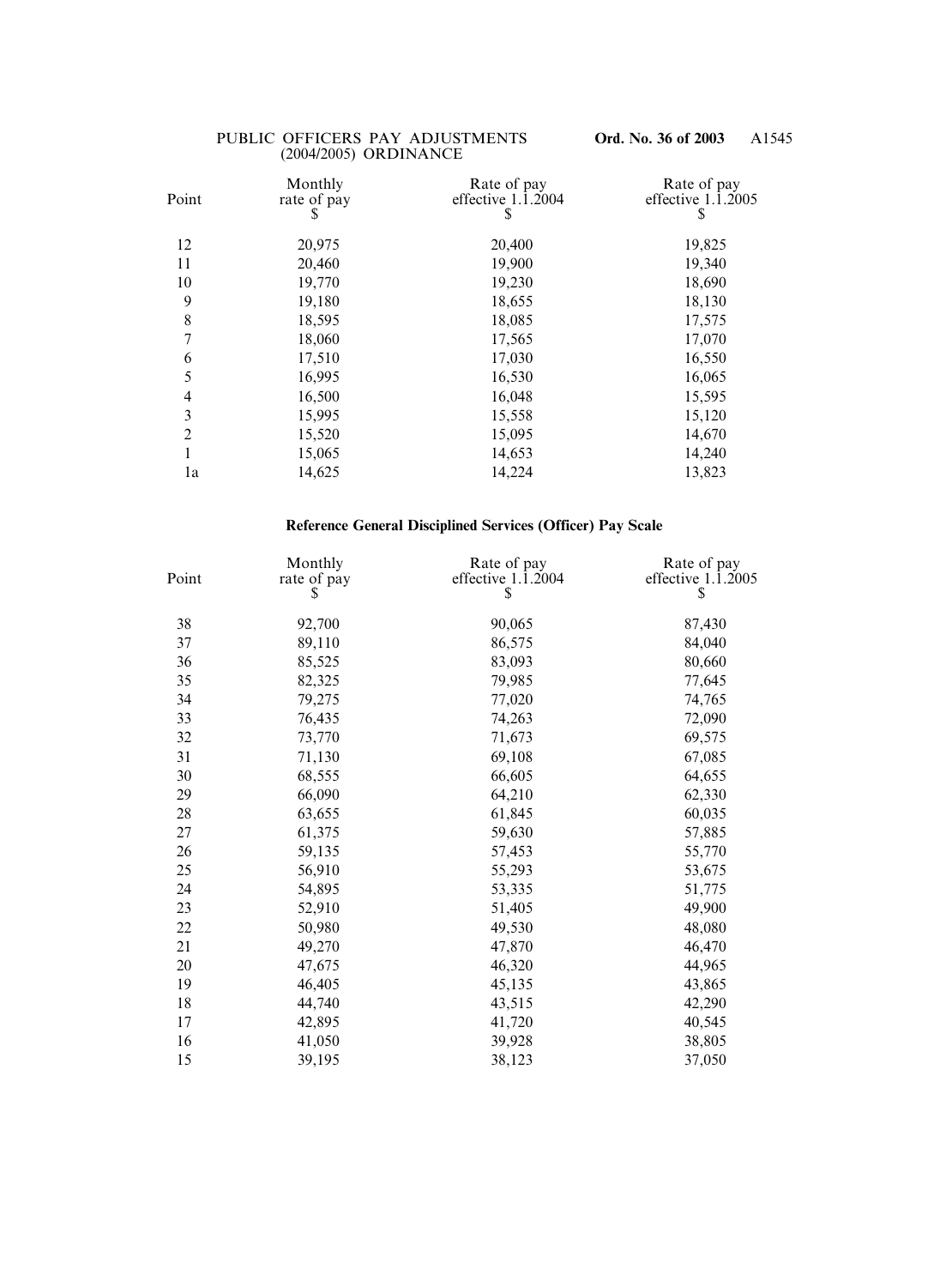| Point          | Monthly<br>rate of pay<br>S | Rate of pay<br>effective $1.\overline{1}.2004$<br>S | Rate of pay<br>effective $1.\overline{1}.\overline{2}005$<br>S |
|----------------|-----------------------------|-----------------------------------------------------|----------------------------------------------------------------|
| 14             | 37,355                      | 36,333                                              | 35,310                                                         |
| 13             | 35,560                      | 34,588                                              | 33,615                                                         |
| 12             | 33,775                      | 32,850                                              | 31,925                                                         |
| 11             | 32,130                      | 31,250                                              | 30,370                                                         |
| 10             | 30,585                      | 29,748                                              | 28,910                                                         |
| 9              | 29,080                      | 28,285                                              | 27,490                                                         |
| 8              | 27,570                      | 26,815                                              | 26,060                                                         |
| 7              | 26,075                      | 25,363                                              | 24,650                                                         |
| 6              | 24,605                      | 23,933                                              | 23,260                                                         |
| 5              | 23,095                      | 22,463                                              | 21,830                                                         |
| 4              | 21,795                      | 21,198                                              | 20,600                                                         |
| 3              | 20,765                      | 20,198                                              | 19,630                                                         |
| $\overline{2}$ | 19,730                      | 19,190                                              | 18,650                                                         |
| $\mathbf{1}$   | 18,885                      | 18,368                                              | 17,850                                                         |
| 1a             | 18,075                      | 17,581                                              | 17,087                                                         |
| 1 <sub>b</sub> | 17,300                      | 16,825                                              | 16,350                                                         |
| 1c             | 16,560                      | 16,107                                              | 15,654                                                         |
| 1 <sub>d</sub> | 15,850                      | 15,415                                              | 14,980                                                         |
|                |                             |                                                     |                                                                |

# **Reference General Disciplined Services (Rank and File) Pay Scale**

| Point | Monthly<br>rate of pay<br>\$ | Rate of pay<br>effective $1.\overline{1}.\overline{2}004$<br>\$ | Rate of pay<br>effective $1.\overline{1}.\overline{2}005$<br>\$ |
|-------|------------------------------|-----------------------------------------------------------------|-----------------------------------------------------------------|
| 27    | 28,205                       | 27,433                                                          | 26,660                                                          |
| 26    | 27,395                       | 26,645                                                          | 25,895                                                          |
| 25    | 26,570                       | 25,843                                                          | 25,115                                                          |
| 24    | 25,805                       | 25,100                                                          | 24,395                                                          |
| 23    | 25,145                       | 24,458                                                          | 23,770                                                          |
| 22    | 24,450                       | 23,780                                                          | 23,110                                                          |
| 21    | 23,775                       | 23,125                                                          | 22,475                                                          |
| 20    | 23,150                       | 22,518                                                          | 21,885                                                          |
| 19    | 22,535                       | 21,918                                                          | 21,300                                                          |
| 18    | 21,915                       | 21,315                                                          | 20,715                                                          |
| 17    | 21,270                       | 20,688                                                          | 20,105                                                          |
| 16    | 20,685                       | 20,120                                                          | 19,555                                                          |
| 15    | 20,110                       | 19,560                                                          | 19,010                                                          |
| 14    | 19,535                       | 19,000                                                          | 18,465                                                          |
| 13    | 18,965                       | 18,445                                                          | 17,925                                                          |
| 12    | 18,390                       | 17,888                                                          | 17,385                                                          |
| 11    | 17,825                       | 17,338                                                          | 16,850                                                          |
| 10    | 17,265                       | 16,793                                                          | 16,320                                                          |
| 9     | 16,725                       | 16,268                                                          | 15,810                                                          |
|       |                              |                                                                 |                                                                 |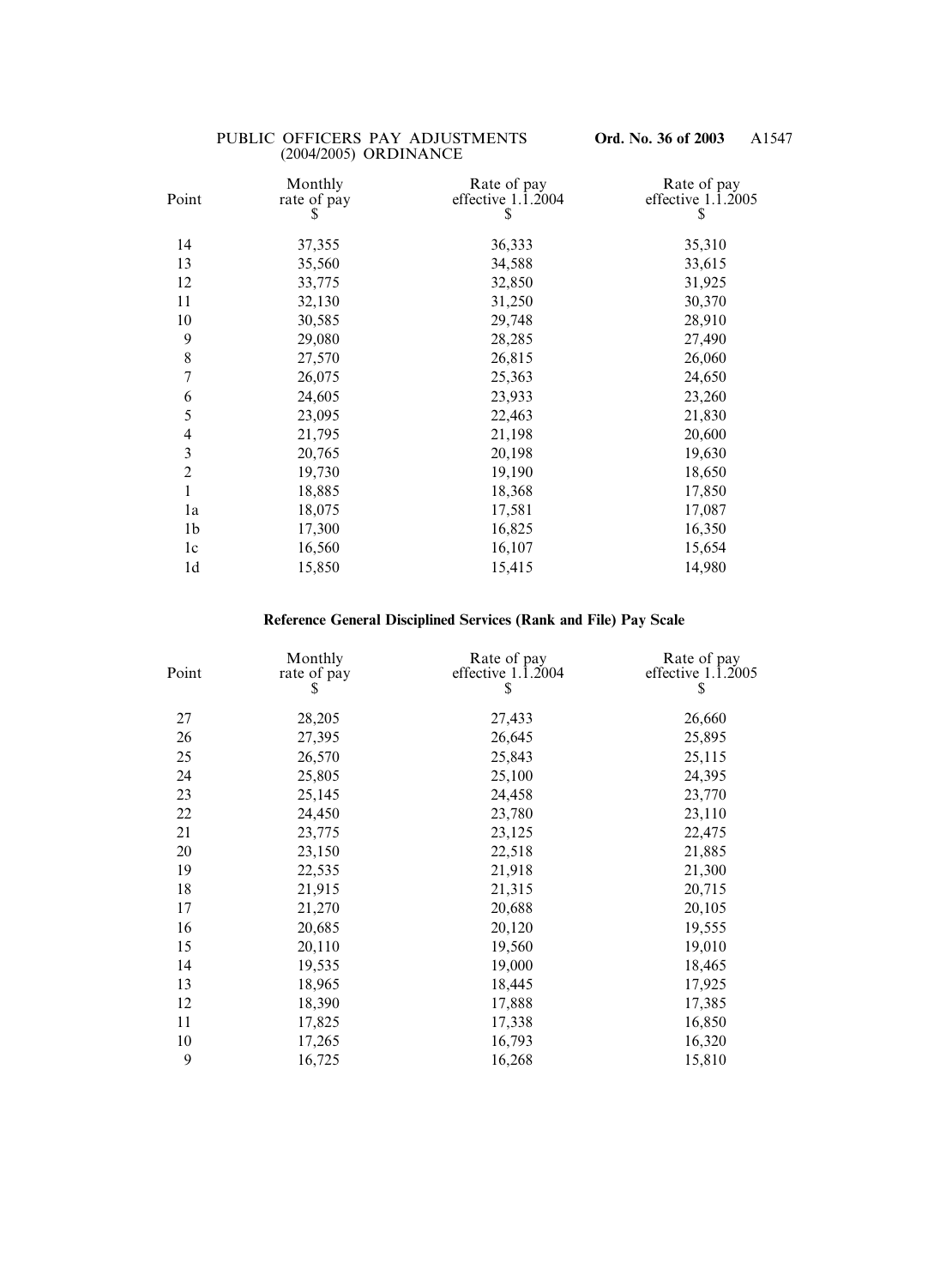| Point          | Monthly<br>rate of pay<br>\$ | Rate of pay<br>effective $1.\overline{1}.\overline{2}004$ | Rate of pay<br>effective $1.\overline{1}.\overline{2}005$<br>\$ |
|----------------|------------------------------|-----------------------------------------------------------|-----------------------------------------------------------------|
| 8              | 16,165                       | 15,723                                                    | 15,280                                                          |
| 7              | 15,610                       | 15,183                                                    | 14,755                                                          |
| 6              | 15,115                       | 14,703                                                    | 14,290                                                          |
| 5              | 14,500                       | 14,103                                                    | 13,705                                                          |
| $\overline{4}$ | 14,100                       | 13,713                                                    | 13,325                                                          |
| 3              | 13,710                       | 13,333                                                    | 12,955                                                          |
| $\overline{2}$ | 13,305                       | 12,940                                                    | 12,575                                                          |
|                | 12,940                       | 12,585                                                    | 12,230                                                          |
| 1a             | 12,585                       | 12,240                                                    | 11,894                                                          |

### **Reference Training Pay Scale**

| Point                    | Monthly<br>rate of pay<br>\$ | Rate of pay<br>effective $1.\overline{1}.2004$<br>\$ | Rate of pay<br>effective 1.1.2005<br>\$ |
|--------------------------|------------------------------|------------------------------------------------------|-----------------------------------------|
| 16                       | 19,965                       | 19,418                                               | 18,870                                  |
| 15                       | 19,005                       | 18,485                                               | 17,965                                  |
| 14                       | 18,095                       | 17,600                                               | 17,105                                  |
| 13                       | 17,300                       | 16,828                                               | 16,355                                  |
| 12                       | 16,240                       | 15,795                                               | 15,350                                  |
| 11                       | 14,885                       | 14,478                                               | 14,070                                  |
| 10                       | 13,670                       | 13,295                                               | 12,920                                  |
| 9                        | 12,870                       | 12,518                                               | 12,165                                  |
| $\,$ $\,$                | 12,085                       | 11,753                                               | 11,420                                  |
| $\overline{7}$           | 11,345                       | 11,033                                               | 10,720                                  |
| 6                        | 10,655                       | 10,363                                               | 10,070                                  |
| 5                        | 9,995                        | 9,720                                                | 9,445                                   |
| $\overline{\mathcal{A}}$ | 9,385                        | 9,128                                                | 8,870                                   |
| 3                        | 8,820                        | 8,578                                                | 8,335                                   |
| $\overline{2}$           | 8,265                        | 8,038                                                | 7,810                                   |
| 1                        | 7,765                        | 7,553                                                | 7,340                                   |
|                          |                              |                                                      |                                         |

# **Reference Technician Apprentice Pay Scale**

| Monthly<br>rate of pay | Rate of pay<br>effective $1.\overline{1}.\overline{2}004$ | Rate of pay<br>effective $1.\overline{1}.\overline{2}005$ |
|------------------------|-----------------------------------------------------------|-----------------------------------------------------------|
| 9,675                  | 9,410                                                     | 9,145                                                     |
| 8,820                  | 8,578                                                     | 8,335                                                     |
| 7,975                  | 7,755                                                     | 7,535                                                     |
| 7,335                  | 7,133                                                     | 6,930                                                     |
| 6,880                  | 6,690                                                     | 6,500                                                     |
|                        |                                                           |                                                           |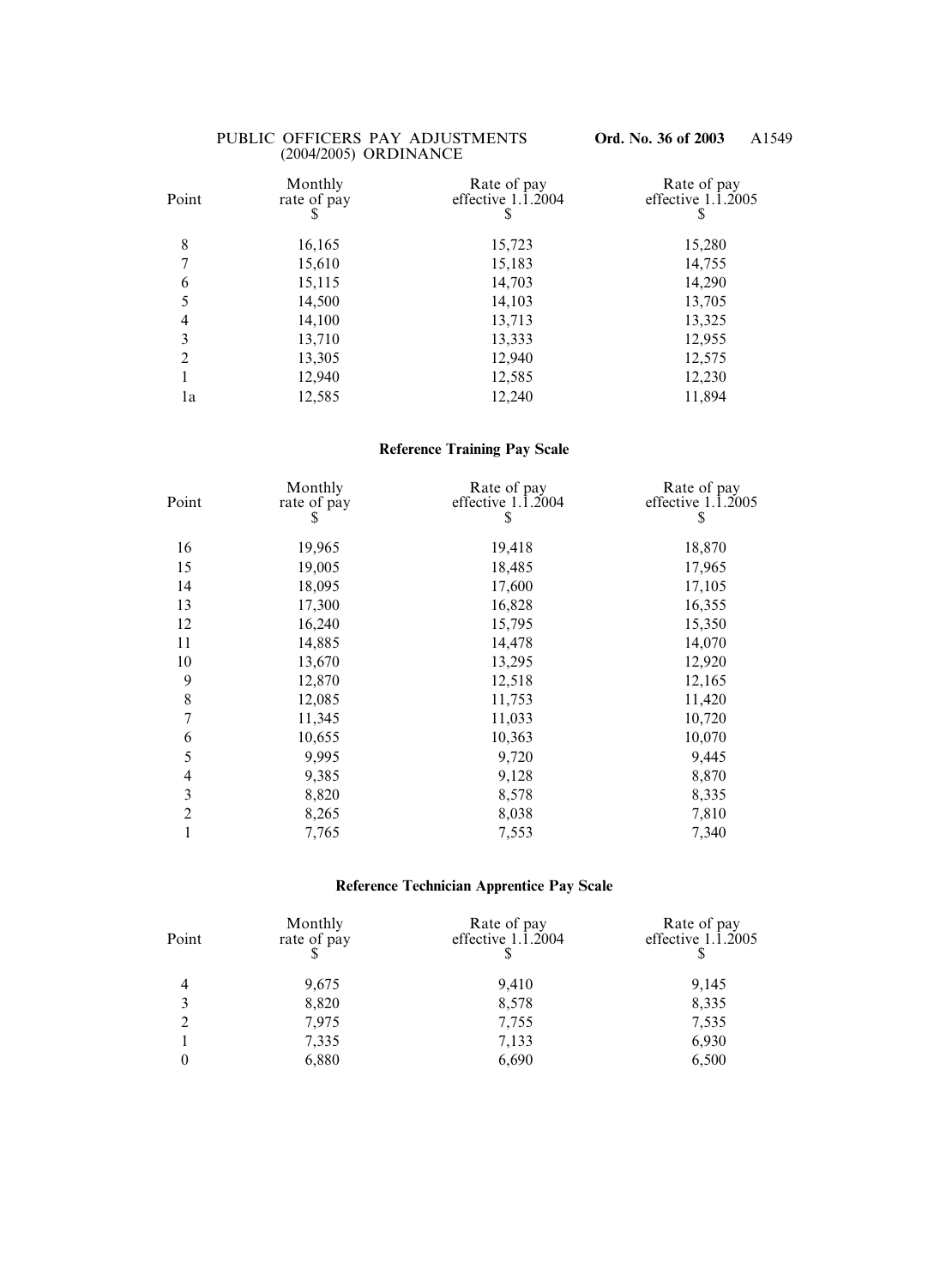## **Reference Craft Apprentice Pay Scale**

| Monthly<br>rate of pay | Rate of pay<br>effective $1.\overline{1}.\overline{2}004$ | Rate of pay<br>effective $1.\overline{1}.\overline{2}005$ |
|------------------------|-----------------------------------------------------------|-----------------------------------------------------------|
| 7,650                  | 7,440                                                     | 7,230                                                     |
| 7,005                  | 6,813                                                     | 6,620                                                     |
| 6,335                  | 6,160                                                     | 5,985                                                     |
| 5,700                  | 5,543                                                     | 5,385                                                     |
| 5,370                  | 5,221                                                     | 5,072                                                     |
|                        |                                                           |                                                           |

### PART 2

## REFERENCE ICAC PAY SCALE

| Point | Monthly<br>rate of pay<br>S | Rate of pay<br>effective 1.1.2004<br>\$ | Rate of pay<br>effective $1.\overline{1}.2005$<br>\$ |
|-------|-----------------------------|-----------------------------------------|------------------------------------------------------|
| 44    | 92,700                      | 90,065                                  | 87,430                                               |
| 43    | 89,110                      | 86,575                                  | 84,040                                               |
| 42    | 85,525                      | 83,093                                  | 80,660                                               |
| 41    | 82,325                      | 79,985                                  | 77,645                                               |
| 40    | 79,275                      | 77,020                                  | 74,765                                               |
| 39    | 76,375                      | 74,203                                  | 72,030                                               |
| 38    | 73,725                      | 71,628                                  | 69,530                                               |
| 37    | 71,060                      | 69,040                                  | 67,020                                               |
| 36    | 68,480                      | 66,533                                  | 64,585                                               |
| 35    | 65,795                      | 63,925                                  | 62,055                                               |
| 34    | 63,350                      | 61,548                                  | 59,745                                               |
| 33    | 60,870                      | 59,140                                  | 57,410                                               |
| 32    | 58,430                      | 56,768                                  | 55,105                                               |
| 31    | 55,950                      | 54,360                                  | 52,770                                               |
| 30    | 53,495                      | 51,975                                  | 50,455                                               |
| 29    | 51,070                      | 49,618                                  | 48,165                                               |
| 28    | 48,620                      | 47,238                                  | 45,855                                               |
| 27    | 46,235                      | 44,970                                  | 43,705                                               |
| 26    | 44,835                      | 43,608                                  | 42,380                                               |
| 25    | 42,775                      | 41,605                                  | 40,435                                               |
| 24    | 40,660                      | 39,548                                  | 38,435                                               |
| 23    | 38,575                      | 37,520                                  | 36,465                                               |
| 22    | 36,485                      | 35,488                                  | 34,490                                               |
| 21    | 34,390                      | 33,450                                  | 32,510                                               |
| 20    | 32,790                      | 31,893                                  | 30,995                                               |
| 19    | 31,195                      | 30,343                                  | 29,490                                               |
| 18    | 29,870                      | 29,053                                  | 28,235                                               |
| 17    | 28,555                      | 27,773                                  | 26,990                                               |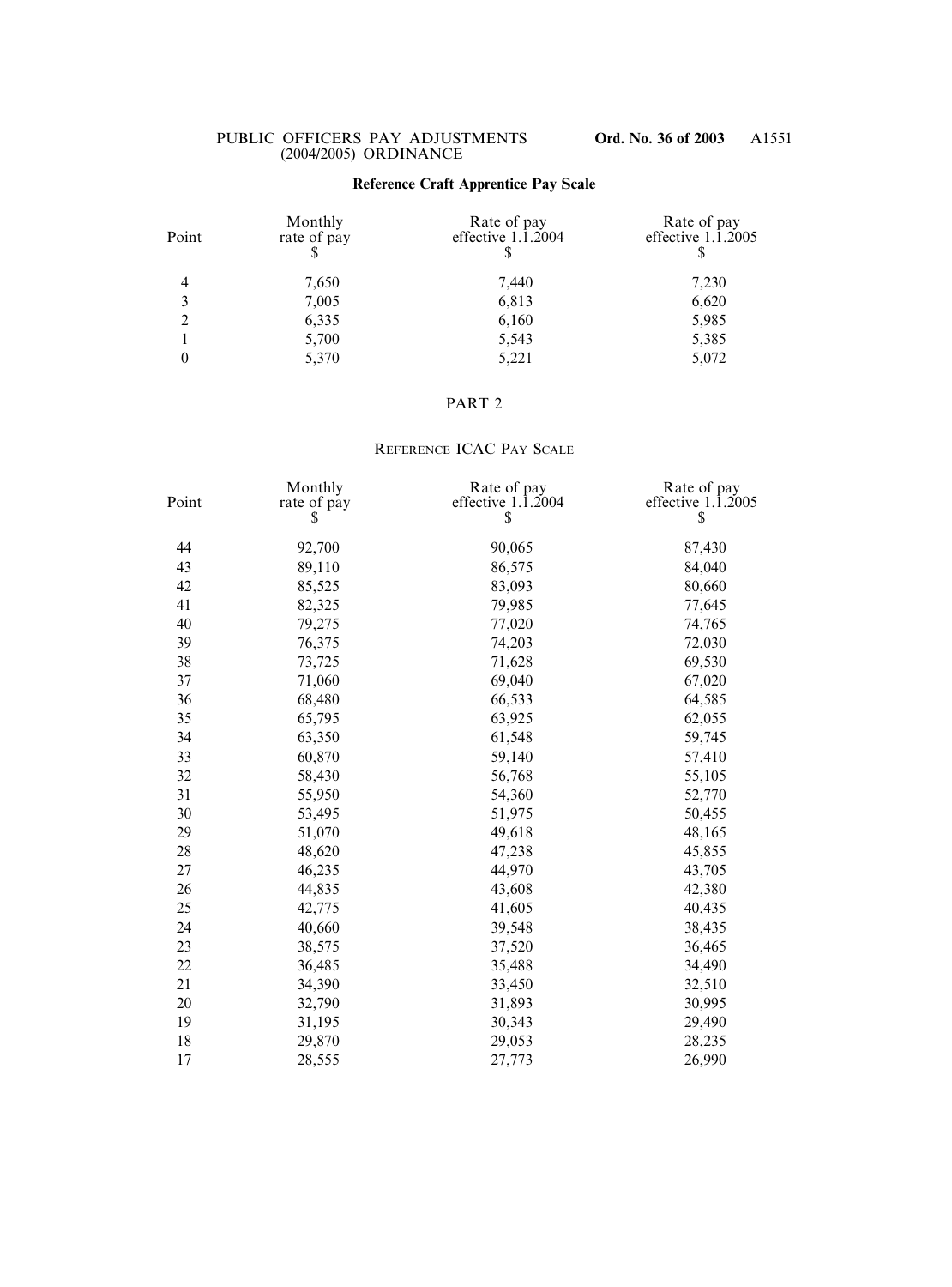| Monthly<br>rate of pay<br>S | Rate of pay<br>effective $1.\overline{1}.\overline{2}004$<br>S | Rate of pay<br>effective $1.\overline{1}.2005$<br>S |
|-----------------------------|----------------------------------------------------------------|-----------------------------------------------------|
| 27,225                      | 26,480                                                         | 25,735                                              |
| 26,230                      | 25,513                                                         | 24,795                                              |
| 25,895                      | 25,188                                                         | 24,480                                              |
| 25,220                      | 24,531                                                         | 23,842                                              |
| 24,540                      | 23,868                                                         | 23,195                                              |
| 23,220                      | 22,585                                                         | 21,950                                              |
| 21,915                      | 21,315                                                         | 20,715                                              |
| 20,695                      | 20,128                                                         | 19,560                                              |
| 19,500                      | 18,968                                                         | 18,435                                              |
| 18,295                      | 17,795                                                         | 17,295                                              |
| 17,025                      | 16,560                                                         | 16,095                                              |
| 15,755                      | 15,325                                                         | 14,895                                              |
| 14,500                      | 14,103                                                         | 13,705                                              |
| 13,970                      | 13,587                                                         | 13,203                                              |
| 13,440                      | 13,070                                                         | 12,700                                              |
| 12,950                      | 12,596                                                         | 12,242                                              |
|                             |                                                                |                                                     |

### SCHEDULE 5 [SS. 2 & 8]

——————————

#### INDEPENDENT COMMISSION AGAINST CORRUPTION PAY SCALE

| Point | Monthly<br>rate of pay<br>\$ | Rate of pay<br>effective $1.\overline{1}.\overline{2}004$<br>S | Rate of pay<br>effective $1.\overline{1}.\overline{2}005$<br>\$ |
|-------|------------------------------|----------------------------------------------------------------|-----------------------------------------------------------------|
|       |                              |                                                                |                                                                 |
| 48(2) | 154,700                      | 154,150                                                        | 154,150                                                         |
| 48(1) | 150,110                      | 149,600                                                        | 149,600                                                         |
| 47(3) | 136,015                      | 135,550                                                        | 135,550                                                         |
| 47(2) | 132,140                      | 131,700                                                        | 131,700                                                         |
| 47(1) | 128,365                      | 127,900                                                        | 127,900                                                         |
| 46(3) | 124,305                      | 120,553                                                        | 116,800                                                         |
| 46(2) | 120,670                      | 117,035                                                        | 113,400                                                         |
| 46(1) | 117,040                      | 113,520                                                        | 110,000                                                         |
| 45(3) | 107,865                      | 104,633                                                        | 101,400                                                         |
| 45(2) | 104,615                      | 101,458                                                        | 98,300                                                          |
| 45(1) | 101,460                      | 98,405                                                         | 95,350                                                          |
| 44    | 93,025                       | 90,228                                                         | 87,430                                                          |
| 43    | 89,420                       | 86,730                                                         | 84,040                                                          |
| 42    | 85,830                       | 83,245                                                         | 80,660                                                          |
| 41    | 82,615                       | 80,130                                                         | 77,645                                                          |
|       |                              |                                                                |                                                                 |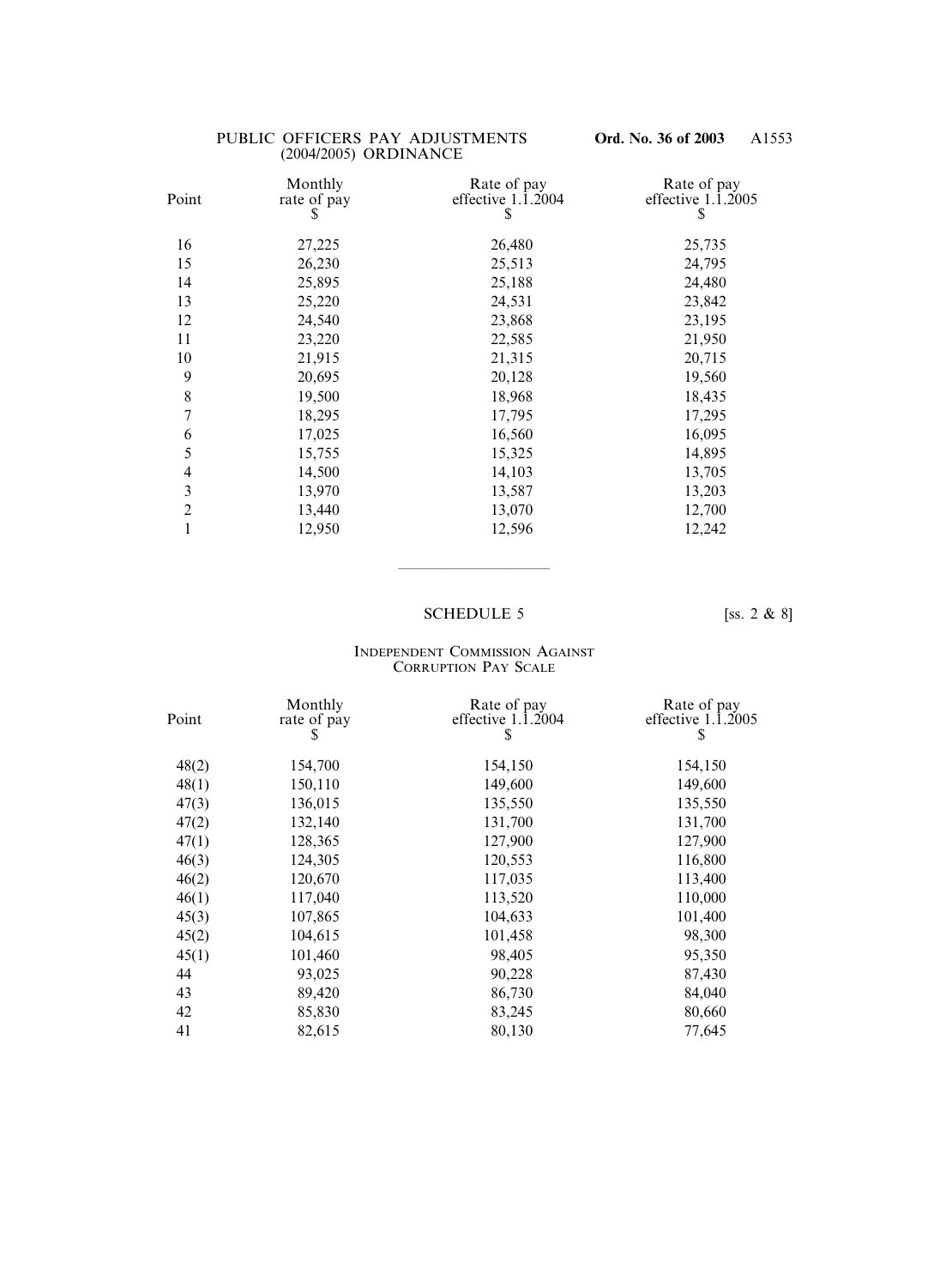| Point            | Monthly<br>rate of pay<br>S | Rate of pay<br>effective $1.\overline{1}.\overline{2}004$<br>\$ | Rate of pay<br>effective $1.\overline{1}.2005$<br>\$ |
|------------------|-----------------------------|-----------------------------------------------------------------|------------------------------------------------------|
| 40               | 79,555                      | 77,160                                                          | 74,765                                               |
| 39               | 76,645                      | 74,338                                                          | 72,030                                               |
| 38               | 73,985                      | 71,758                                                          | 69,530                                               |
| 37               | 71,310                      | 69,165                                                          | 67,020                                               |
| 36               | 68,720                      | 66,653                                                          | 64,585                                               |
| 35               | 66,030                      | 64,043                                                          | 62,055                                               |
| 34               | 63,575                      | 61,660                                                          | 59,745                                               |
| 33               | 61,085                      | 59,248                                                          | 57,410                                               |
| 32               | 58,635                      | 56,870                                                          | 55,105                                               |
| 31               | 56,145                      | 54,458                                                          | 52,770                                               |
| 30               | 53,685                      | 52,070                                                          | 50,455                                               |
| 29               | 51,250                      | 49,708                                                          | 48,165                                               |
| 28               | 48,790                      | 47,323                                                          | 45,855                                               |
| 27               | 46,560                      | 45,133                                                          | 43,705                                               |
| 26               | 45,150                      | 43,765                                                          | 42,380                                               |
| 25               | 43,080                      | 41,758                                                          | 40,435                                               |
| 24               | 40,950                      | 39,693                                                          | 38,435                                               |
| 23               | 38,850                      | 37,658                                                          | 36,465                                               |
| 22               | 36,745                      | 35,618                                                          | 34,490                                               |
| 21               | 34,635                      | 33,573                                                          | 32,510                                               |
| 20               | 33,020                      | 32,008                                                          | 30,995                                               |
| 19               | 31,415                      | 30,453                                                          | 29,490                                               |
| 18               | 30,080                      | 29,158                                                          | 28,235                                               |
| 17               | 28,760                      | 27,875                                                          | 26,990                                               |
| 16               | 27,420                      | 26,578                                                          | 25,735                                               |
| 15               | 26,415                      | 25,605                                                          | 24,795                                               |
| 14               | 26,080                      | 25,280                                                          | 24,480                                               |
| 13               | 25,400                      | 24,621                                                          | 23,842                                               |
| 12               | 24,715                      | 23,955                                                          | 23,195                                               |
| 11               | 23,390                      | 22,670                                                          | 21,950                                               |
| 10               | 22,070                      | 21,393                                                          | 20,715                                               |
| $\boldsymbol{9}$ | 20,845                      | 20,203                                                          | 19,560                                               |
| $\,$ $\,$        | 19,640                      | 19,038                                                          | 18,435                                               |
| $\sqrt{ }$       | 18,425                      | 17,860                                                          | 17,295                                               |
| 6                | 17,145                      | 16,620                                                          | 16,095                                               |
| 5                | 15,870                      | 15,383                                                          | 14,895                                               |
| $\overline{4}$   | 14,620                      | 14,163                                                          | 13,705                                               |
| $\mathfrak{Z}$   | 14,080                      | 13,642                                                          | 13,203                                               |
| $\overline{c}$   | 13,545                      | 13,123                                                          | 12,700                                               |
| $\mathbf{1}$     | 13,055                      | 12,649                                                          | 12,242                                               |